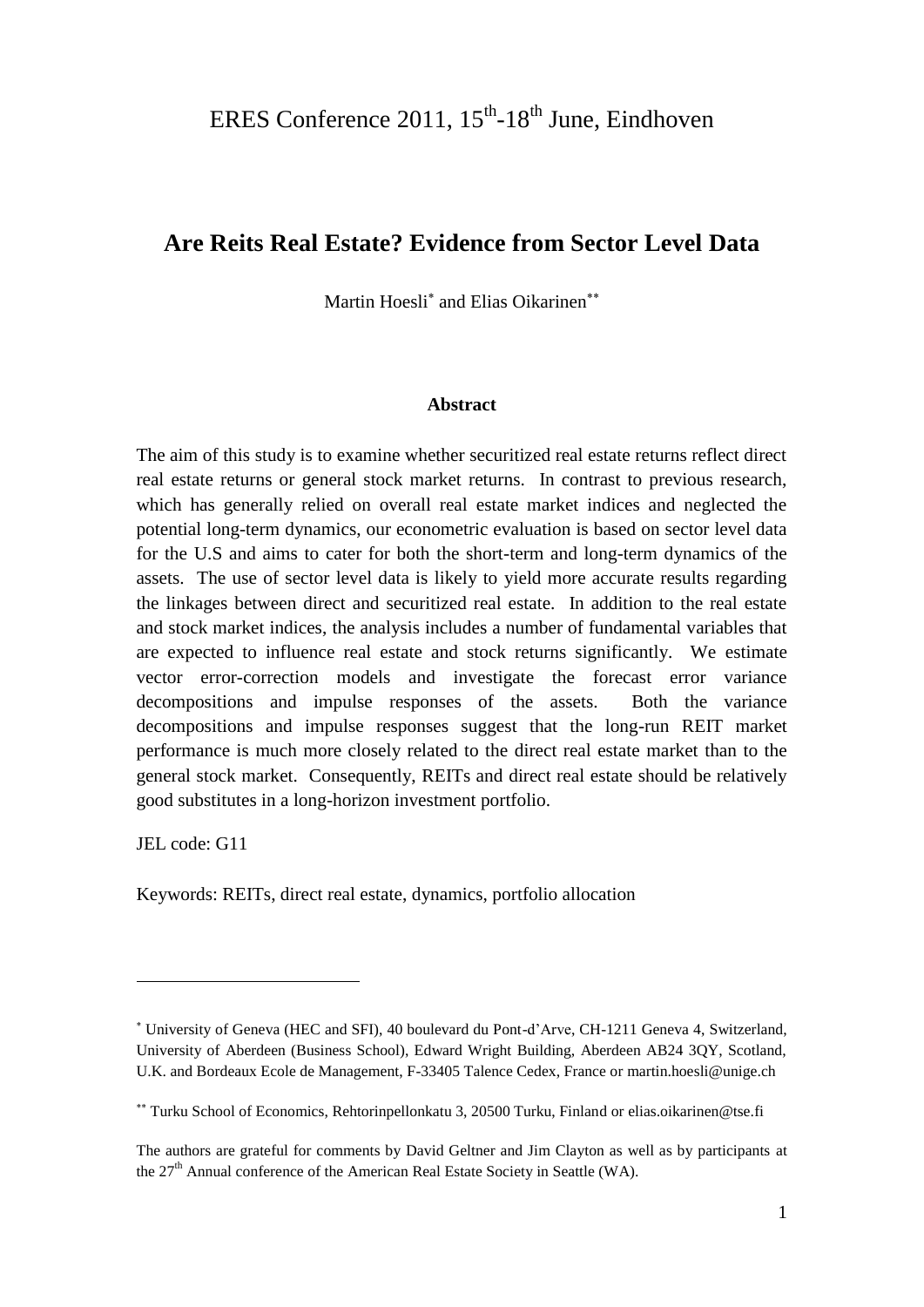#### **1. Introduction**

Direct real estate investments have been shown to provide significant diversification benefits in a portfolio containing stocks (Hoesli, Lekander and Witkiewicz, 2004; MacKinnon and Al Zaman, 2009; Brounen, Porras Prado and Verbeek, 2010). However, direct real estate assets have several disadvantages such as relatively low liquidity, high transaction costs, and lumpiness. The securitized real estate market has developed to circumvent these complications, so that many investors prefer to invest in real estate securities rather than in direct real estate.

If securitized and direct real estate returns are driven by a common 'real estate factor' over the long horizon, then real estate securities are expected to provide the same diversification benefits as direct commercial real estate in a mixed-asset portfolio of a long-horizon buy-and-hold investor, such as a pension fund. On the other hand, if securitized real estate behaves like the general stock market, real estate equities do not provide the diversification opportunities exhibited by the direct real estate market. Although the question of whether real estate securities behave as real estate or as equities is an old one and an important one for a large number of investors, the answer to the question is still not conclusive.

Securitized real estate prices may embed stock market noise that is not related to the fundamentals driving real estate returns. Therefore, the attractive diversification features of direct real estate may be lost by investing in REITs instead of in direct real estate assets. Indeed, it is well known that the contemporaneous correlation between securitized and direct real estate returns is relatively low (e.g. Mueller and Mueller, 2003; Brounen and Eichholtz, 2003). Instead of co-moving with direct real estate returns, early empirical evidence, mainly concerning the U.S. market, identified a similar return behavior between securitized real estate and the general stock market (Goetzmann and Ibbotson, 1990; Ross and Zisler, 1991). More recently, the results regarding the co-movement between securitized real estate returns and general stock market returns have been mixed.

The short-run co-movement between the securitized and direct real estate markets may also be significantly diminished by the typically sluggish adjustment of direct real estate market prices to changes in the fundamentals. On the other hand, as in the long run both markets should adjust to shocks in the fundamentals and the impact of noise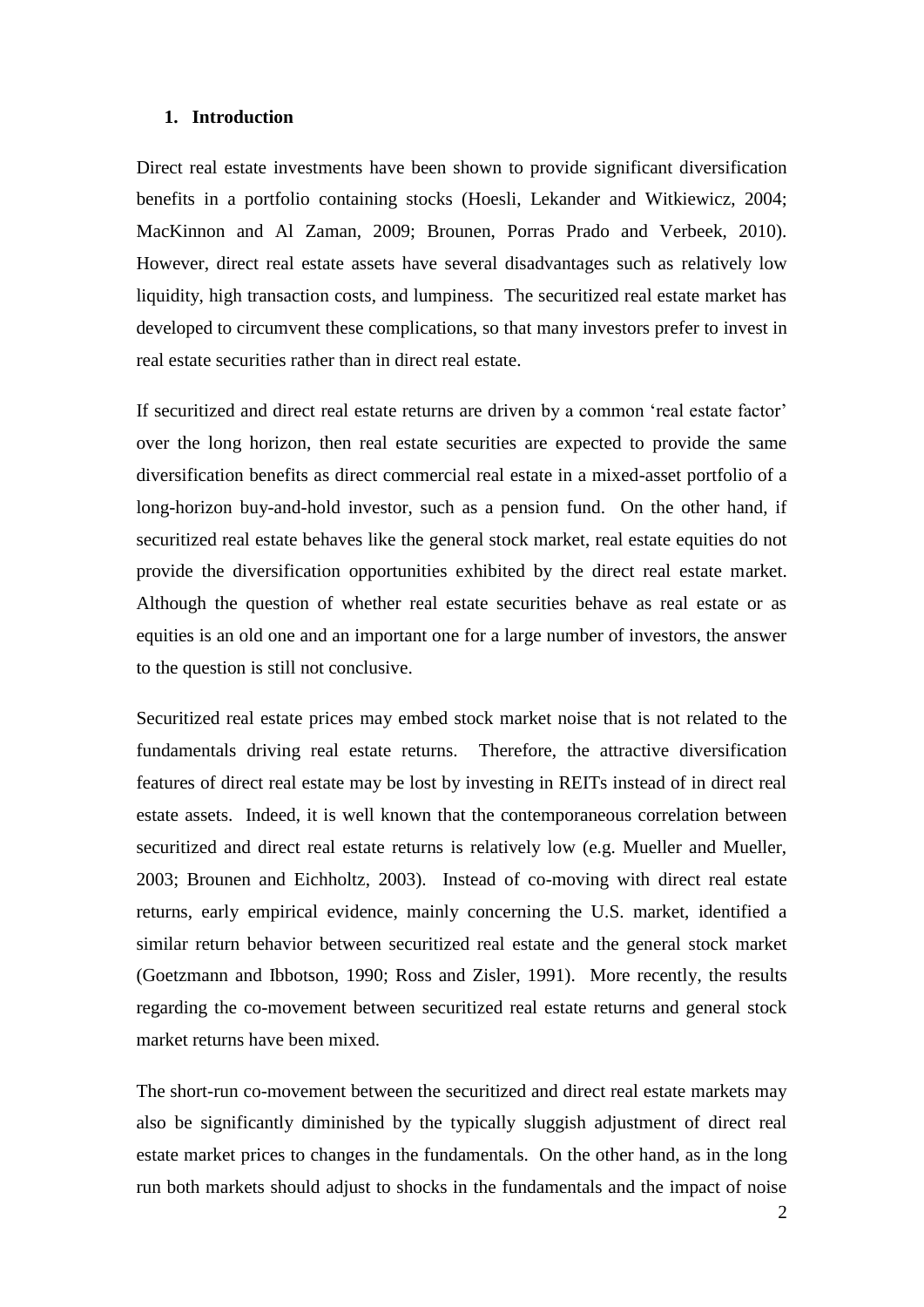in securitized real estate prices should vanish, securitized real estate should strongly co-vary with the returns on a portfolio composed of equivalent direct real estate investments, since the fundamental asset is essentially the same in both markets. In line with this assumption, it has been established that over long horizons the linkages between indirect and direct real estate are substantially stronger than suggested by the simple contemporaneous correlation figures (Giliberto, 1990; Geltner and Kluger, 1998; MacKinnon and Al Zaman, 2009; Oikarinen, Hoesli and Serrano, 2011).

Conventionally, the question has been studied by only including the three asset classes in the analysis while neglecting the role of economic fundamentals. Furthermore, the analyses have generally been based on the aggregate real estate indices. The overall direct and securitized real estate indices typically differ notably with respect to the property-type mixes. Since the return dynamics between various real estate sectors may substantially vary (Wheaton, 1999; Oikarinen, Hoesli and Serrano, 2010), the use of overall indices may diminish the estimated co-movement between securitized and direct real estate markets. That is, using sector level data should yield more accurate results regarding the linkages between direct and securitized real estate.

The aim of this study is to examine whether securitized real estate returns reflect direct real estate returns or general stock market returns. Similarly to a recent study by Sebastian and Schätz (2009), we include economic fundamentals in the econometric analysis. This allows us to cater for the effects that result from the interdependences between the fundamentals and the asset returns. However, while Sebastian and Schätz use the overall real estate market indices, in this article the econometric evaluation is based on sector level real estate data for the U.S. This is important as portfolio composition effects may be masking the linkages between asset classes. To the best of our knowledge, only one study (Pavlov and Wachter, 2010) has examined the relationship between REIT returns and returns on similar direct real estate portfolios at the sector level while including fundamentals in the analysis. However, these authors do not consider the influence of lead-lag relations and potential long-run relationships in their investigation. Also, as in Sebastian and Schätz (2009), these authors use appraisal-based returns which may further distort their results due to potential appraisal smoothing. Our analysis relies on transaction-based rather than appraisalbased data. Moreover, we propose that, in addition to the tests used in the previous literature, impulse response analysis can be utilized to investigate the substitutability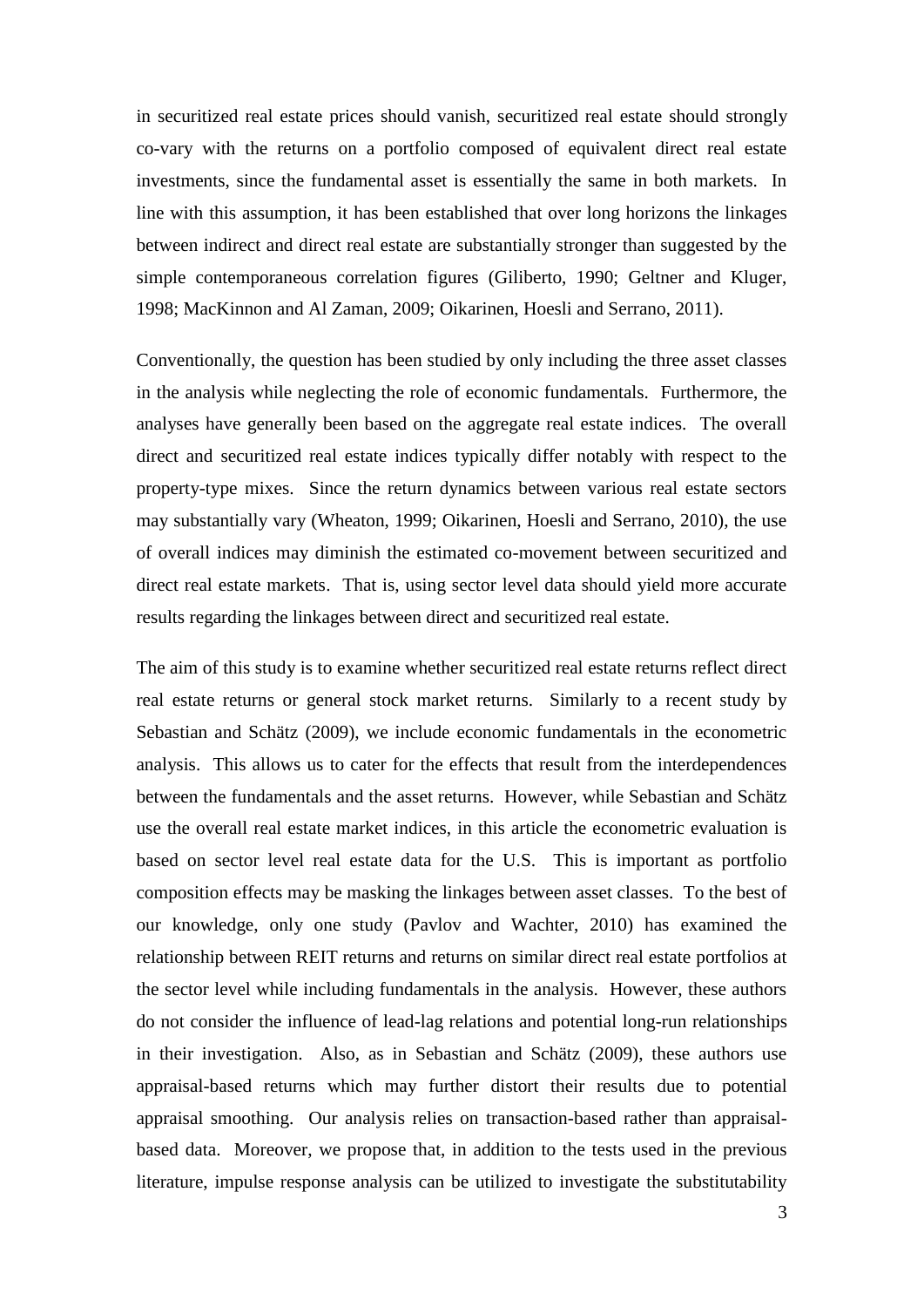between securitized and direct real estate. Given the complications and mixed results in the previous literature, more research on the linkages between securitized and direct real estate is warranted to assess whether REITs can be used as a surrogate for direct real estate to achieve greater inter-asset diversification in the long term.

We estimate vector error-correction models separately for four real estate sectors (apartments, offices, and industrial and retail real estate), and examine the variance decompositions of securitized and direct real estate returns and of general stock market returns as well as study the reaction patterns of the assets to shocks in the fundamentals and in the asset returns themselves. A particular emphasis is placed on analyzing whether securitized real estate returns are more tightly related to direct real estate returns or to overall stock market returns, especially in the long horizon.

Our results suggest that the long-term REIT market performance is substantially more tightly related to the direct real estate performance than to the general stock market returns. Based on variance decompositions, neither direct real estate nor stock market shocks drive REIT market performance. Nevertheless, the linkage between the direct and securitized markets appears to be tight, since a major part of the long-horizon forecast error variance of the direct real estate indices can be explained by REIT return shocks. This implies that the direct and securitized markets are closely linked and the predictability goes from REITs to TBI, i.e., 'real estate shocks' take place first in the REIT market after which the direct market adjusts to these shocks. Furthermore, our analysis indicates that, in general, the long-run accumulated responses of REIT and direct real estate returns to various shocks closely resemble each other. Importantly, the resemblance between REITs and TBI is substantially greater than that between REITs and the general stock market. The apartment sector appears to be a different case, though, as we cannot identify tight links between the three assets (REITs, stocks and direct real estate).

Our findings have several practical implications. Since REITs seem to behave much like direct real estate investments in the long horizon, the substitutability between REITs and direct real estate appears to be relatively good. That is, while the shortterm comovement between REITs and stocks is stronger than that between REITs and direct real estate, REITs are likely to provide a similar exposure to various risk factors as direct real estate in a long-horizon investment portfolio. In other words, REITs are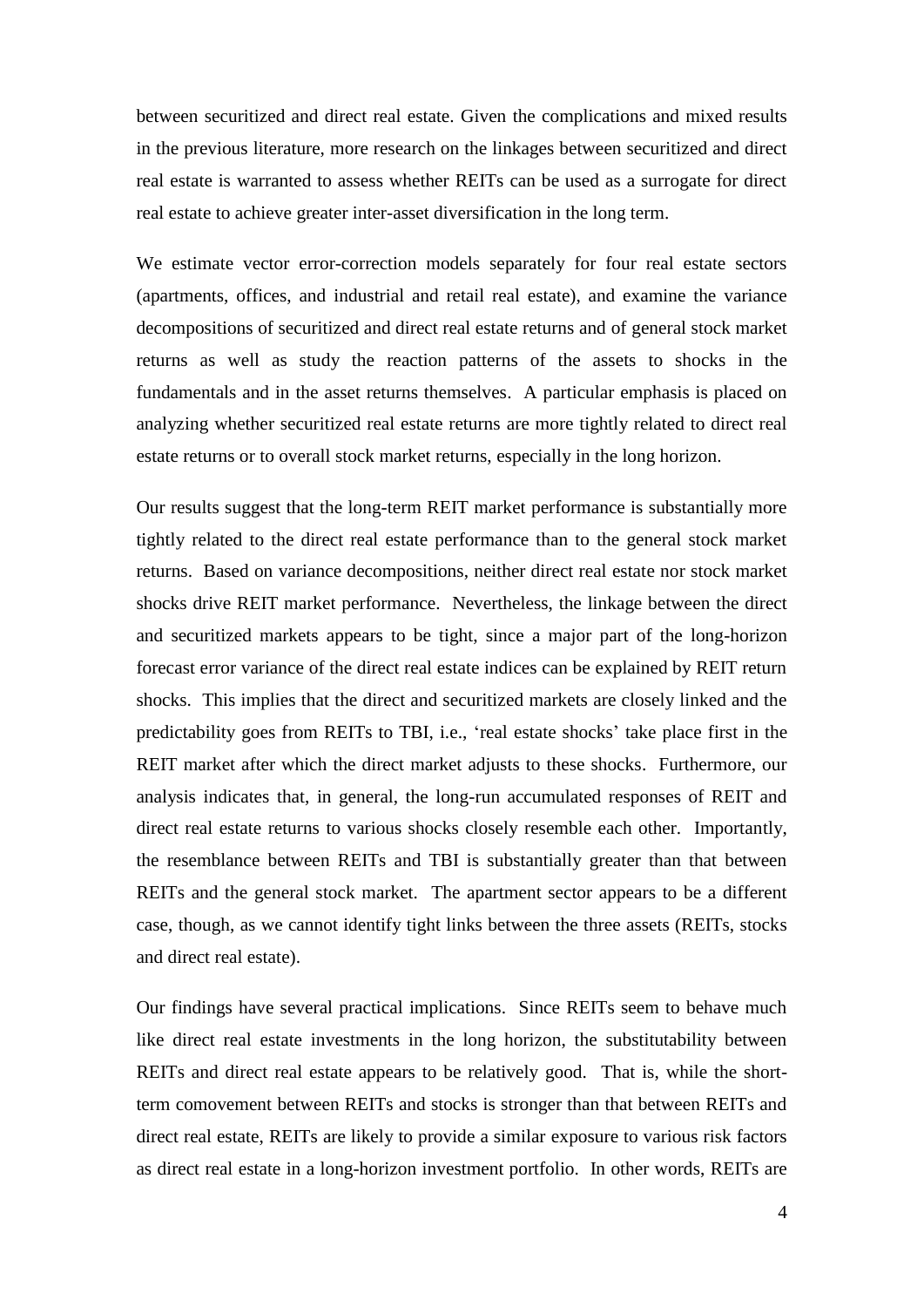expected to offer similar attractive diversification properties as direct real estate investments, at least to some extent. The results also suggest that it is important to cater for the differences between the real estate sectors when making portfolio decisions. Finally, our analysis provides one more piece of evidence concerning the predictability of direct real estate performance.

The next section reviews previous literature on the interdependence between direct real estate, securitized real estate and overall stock markets. In the third section, we delineate the research methodology, after which the data used in the empirical analysis are described. The empirical findings are reported in section five, while we provide some concluding remarks in a final section.

#### **2. Literature Review**

It is well known that the contemporaneous correlation between securitized and direct real estate returns is relatively low (e.g. Mueller and Mueller, 2003; Brounen and Eichholtz, 2003). However, it has also been established that over long horizons, the linkages between indirect and direct real estate are substantially stronger than suggested by the simple contemporaneous correlation figures (Giliberto, 1990; Geltner and Kluger, 1998; Oikarinen, Hoesli and Serrano, 2011).

Instead of co-moving with direct real estate returns, early empirical evidence, mainly concerning the U.S. market, identified a similar return behavior between securitized real estate and the general stock market (Goetzmann and Ibbotson, 1990; Ross and Zisler, 1991). Giliberto (1990), on the other hand, finds that the residuals from regressions of direct and indirect real estate returns on financial asset returns are significantly correlated. This implies that there is a common factor (or factors) associated with real estate that influences both direct and indirect real estate returns. Also, Mei and Lee (1994) present some evidence of a common real estate factor driving both equity REITs and direct real estate.

Some recent results regarding the co-movement between securitized real estate returns and general stock market returns are mixed. While Ling and Naranjo (1999) find that REITs are integrated with stocks, but segmented from direct real estate, the difference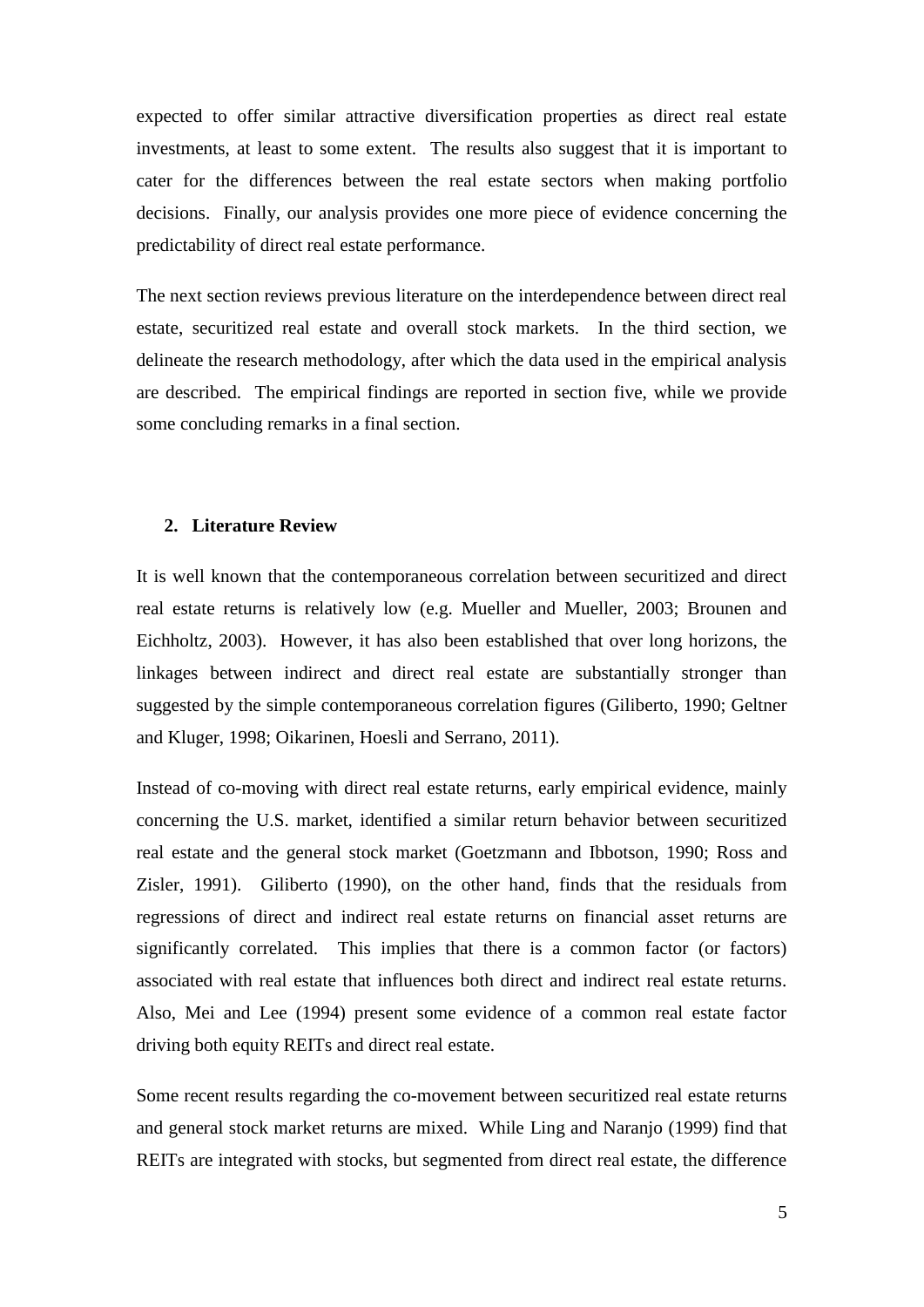between indirect and direct real estate returns has diminished according to Clayton and MacKinnon (2001 and 2003), Pagliari, Scherer and Monopoli (2005), and Lee, Lee and Chiang (2008). Clayton and MacKinnon (2003) find that prior to the 1990s REIT returns exhibit the greatest sensitivity to large cap stocks. The sensitivities appear to be time-varying, however, and they report increasing sensitivity of REITs w.r.t. direct real estate through time – greater than w.r.t. to the other asset returns during the late sample period (1992-1998). They further find small cap stocks to be a more significant contributor than large cap stocks to REIT return volatility during the late sample period. Hoesli and Serrano (2007), in turn, find evidence of a decreasing correlation between the securitized real estate and equity markets. Nevertheless, some studies also show that the comovement between REIT returns and general stock market returns has increased recently (Ambrose, Lee and Peek, 2007; Simon and Ng, 2009).

The short-term comovement between securitized and direct real estate may be substantially diminished by the direct market frictions. In the long run, as the direct market is able to adjust, the comovement between the markets is likely to be notably stronger. Indeed, Giliberto (1990) and Geltner and Kluger (1998) show that the relationship between REIT and direct real estate returns is considerably stronger when a lead in the REIT returns is considered. Other evidence supporting the leading role of securitized real estate with respect to direct real estate is presented, e.g., by Gyourko and Keim (1992), Myer and Webb (1993), Barkham and Geltner (1995), and more recently by Li, Mooradian and Yang (2009), Oikarinen, Hoesli and Serrano (2011), and Yunus, Hansz and Kennedy (forthcoming). The lead-lag relationships are likely to diminish the short-term correlation between the markets relative to the longer-horizon comovement.

An important issue regarding the substitutability between securitized and direct real estate in a long-horizon portfolio is the potential existence of long-term dynamics between the securitized and direct real estate returns. If there are tight long-run dynamics between the securitized and direct real estate markets, the long-horizon comovement between the markets is considerably greater than the short-term correlations will indicate. Some authors have tested for the existence of long-run interdependence between the markets by conducting cointegration tests. In an early study, Ong (1995) does not find support for cointegration between indirect and direct real estate return indices in Singapore. However, Wang (2001) reports a cointegrating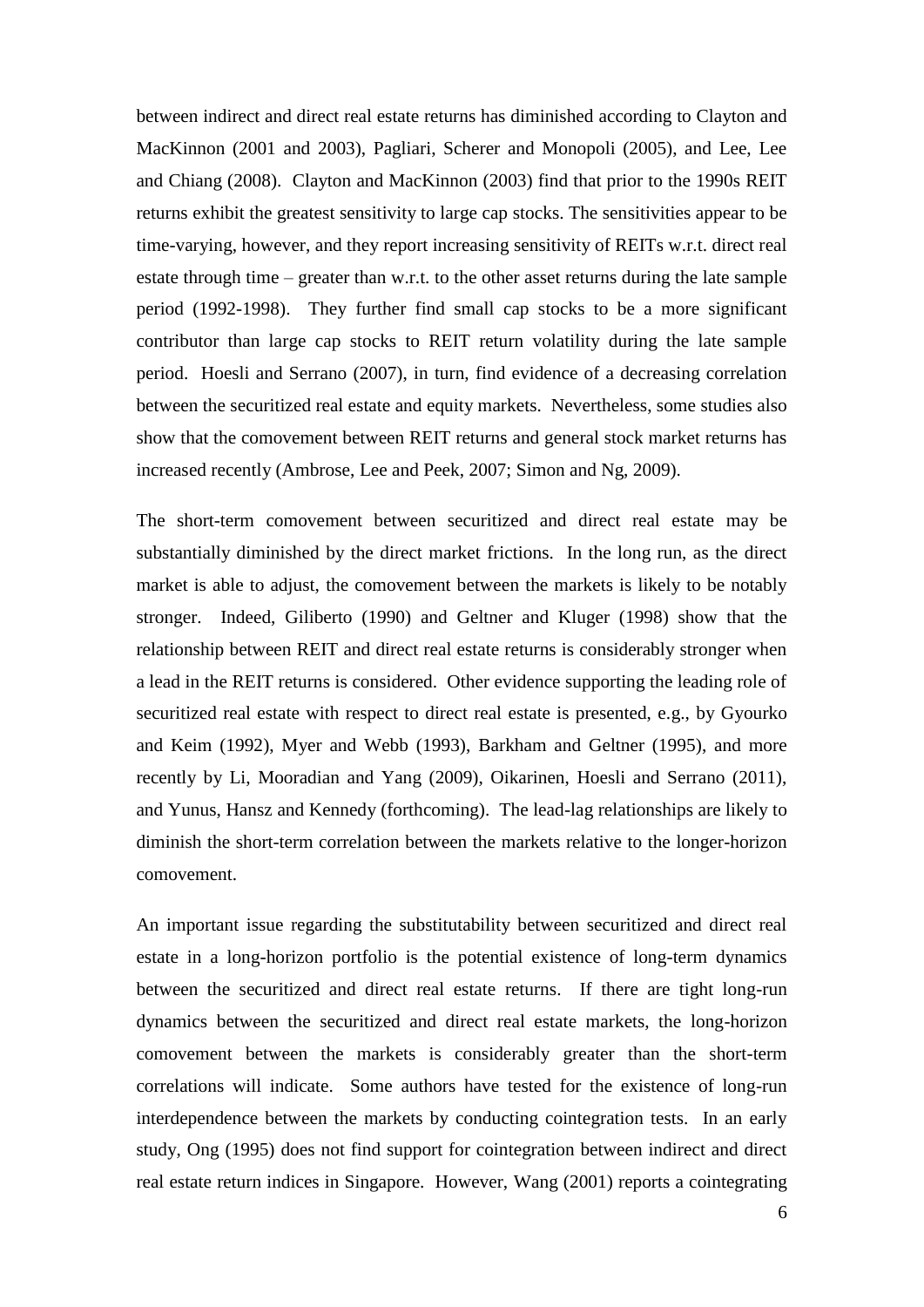relation between direct and securitized real estate return indices in the U.K. Oikarinen, Hoesli and Serrano (2011) present evidence for cointegration between the NAREIT and NCREIF total return indices, and Yunus, Hansz and Kennedy (forthcoming) find cointegration between securitized and direct real estate indices in several countries. All of these analyses suggest that only direct real estate prices adjust towards the longrun relation.

With the exception of Pagliari, Scherer and Monopoli (2005), and Li, Mooradian and Yang (2009), the above mentioned studies are based on the overall direct and securitized real estate indices that do not cater for the differing property-type mixes between the indices. The studies by Wheaton (1999), Yavas and Yildirim (2011), and by Oikarinen, Hoesli and Serrano (2010) indicate that the price dynamics may notably differ between real estate sectors. Since the overall indices typically vary considerably with respect to the property-type mixes, the use of aggregate data may mask valuable sector specific information and diminish the observed interrelationships between securitized and direct markets.

Furthermore, the earlier mentioned papers generally do not cater for the influence of fundamentals on the co-movement between the markets. That is, any observed comovement between the markets may be an indirect effect of economic factors, not due to a pure influence of the markets on each other. Recently, Sebastian and Schätz (2009) and Pavlov and Wachter (2010) include macroeconomic variables in their analyses to tackle this issue. Based on data for the 1992-2008 period, Sebastian and Schätz find that securitized real estate performance is significantly influenced by direct real estate market performance over the long term in the U.S. and U.K. While the stock market notably influences securitized real estate returns in the short run, the longer the investment horizon the stronger is the influence of the direct real estate market on REIT performance. Pavlov and Wachter also cater for the property-type mix. Their regression analysis shows significant dependence between REIT and direct real estate returns only in the office sector, when taking account of the influence of the fundamentals. However, the empirical analysis does not consider the potential lagging relationship of direct market returns with respect to REIT returns or the potential longrun relations between the markets. Given that price movements in the direct market appear to lag those in the securitized market and that there may be significant long-run dynamics between the markets, the estimated weak relationship between REITs and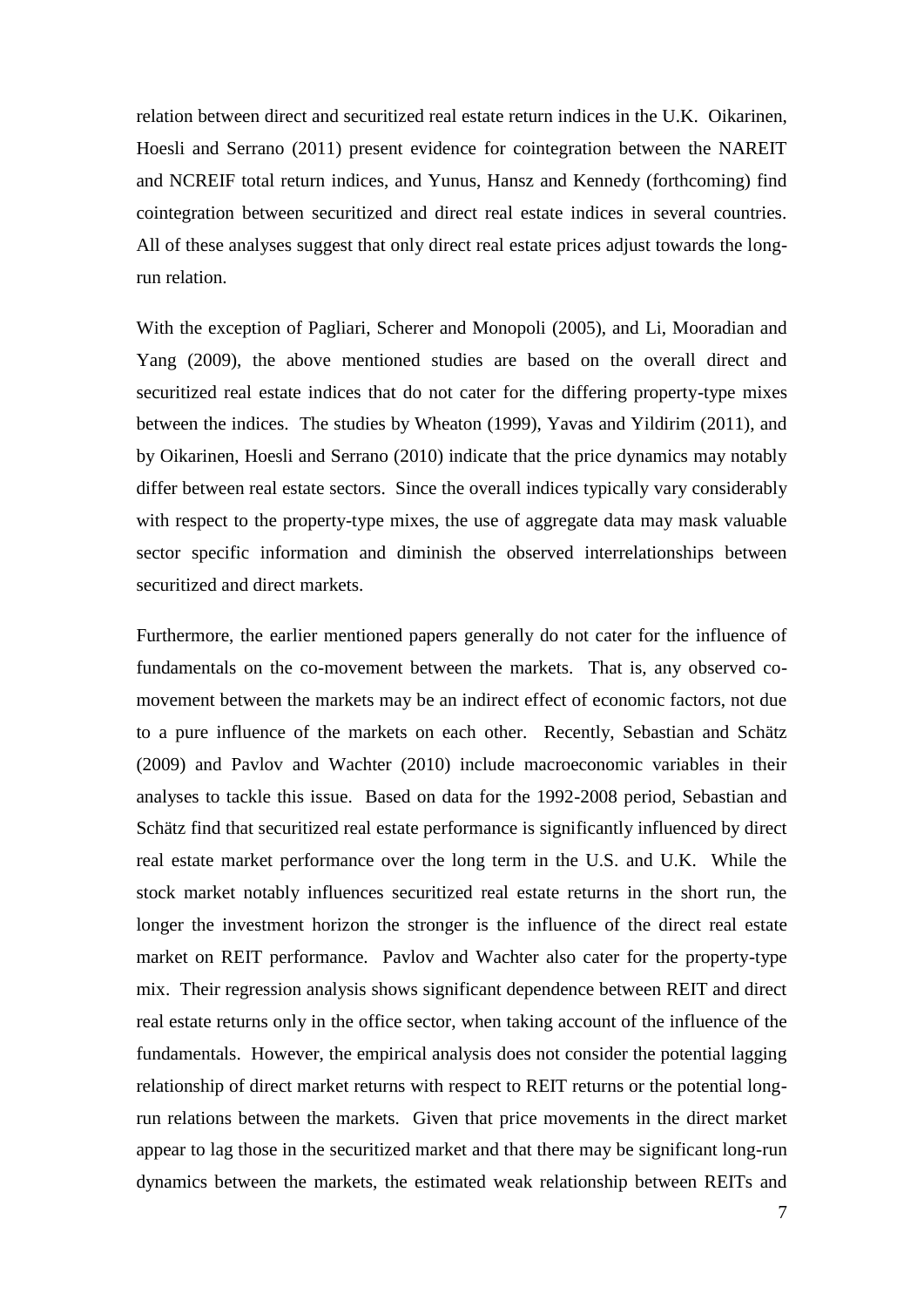the underlying direct real estate may well be due to sluggish adjustment of the direct market rather than due to the lack of dependence between the two markets. Moreover, both these studies use appraisal-based direct real estate data, which may somewhat distort the results.

The recent study by MacKinnon and Al Zaman (2009) is also closely related to our analysis. They examine how the predictability of real estate returns affects the risk of, and optimal allocations to, real estate for investors with differing investment horizons. They find that the correlation between direct real estate and REITs increases with horizon, but it never exceeds 0.54. However, MacKinnon and Al Zaman use overall REIT and direct real estate indices and the results are based on a model that only caters for the short-run dynamics between the variables. Therefore, further analysis on this issue that takes account of the potential consequences of long-term dynamics and property-type mixes is desirable.

In summary, despite considerable research, there is still no conclusive evidence concerning the question of whether securitized real estate behaves like direct real estate investments in the long run or whether securitized real estate performance is more closely related to the general stock market. Previous studies reach inconsistent results which are largely dependent on the selected method, market or sample periods. We contribute to the literature by examining the interrelations between REIT, direct real estate and overall stock markets using sector level NAREIT and TBI indices and by considering both short-term and long-term dynamics as well as the influence of economic fundamentals on those dynamics. We also suggest that, in addition to variance decomposition, impulse response analysis based on a vector error-correction model can help identify the true nature of REITs.

#### **3. Research Methodology**

There are sound a priori theoretical reasons to expect that the securitized and direct real estate markets might be tightly related in the long horizon. Moreover, there may be cointegrating relationships between the fundamentals and the asset return indices. Since cointegration between the variables would have important implications regarding the asset return dynamics, we investigate the existence of such long-term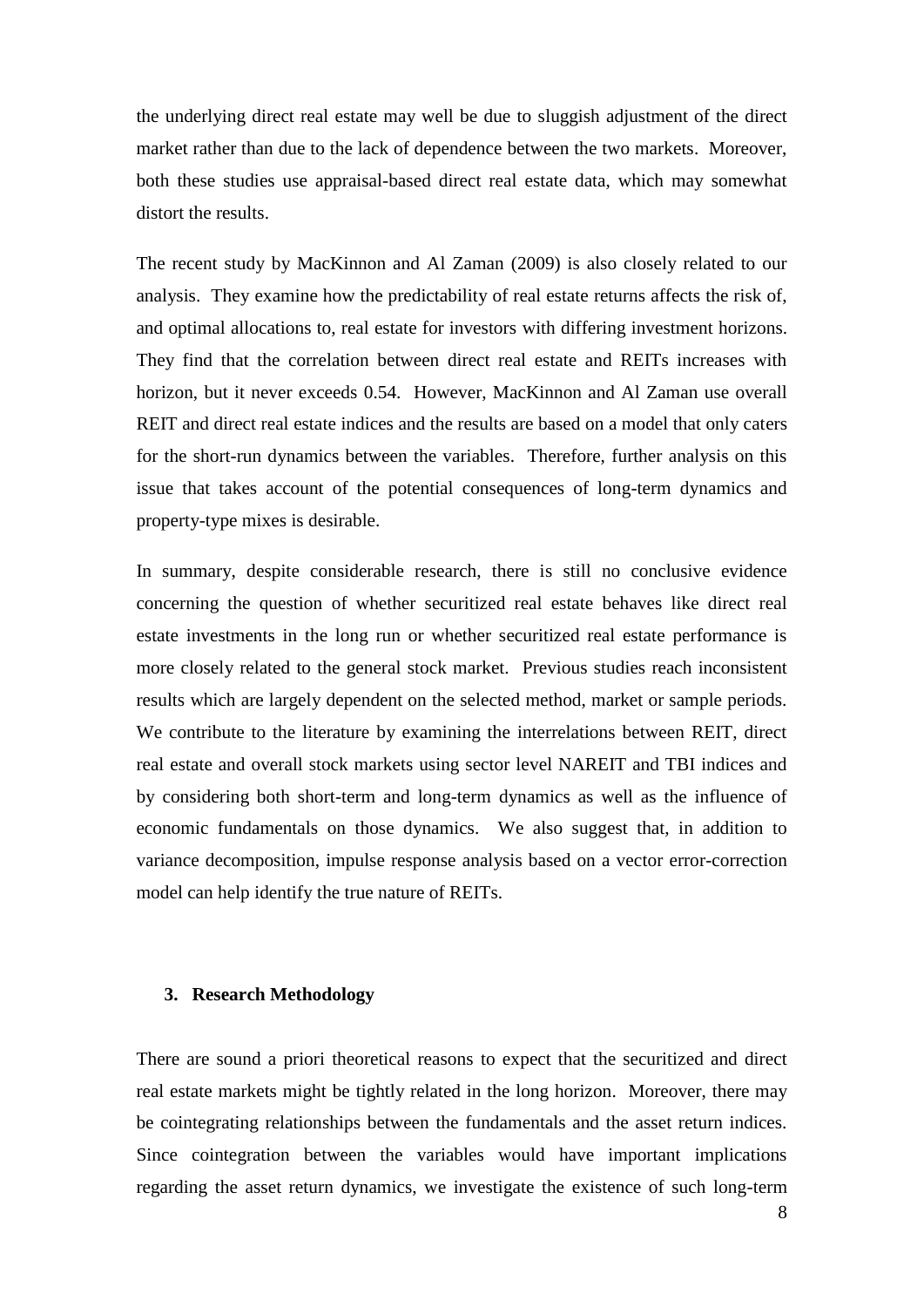relationships by employing the Johansen Trace test for cointegration. Due to the relatively small number of observations and large number of variables in our data, we conduct the cointegration tests based on the methodology proposed by Harbo et al. (1998). The Vector Error-Correction Model (VECM) used in the Trace test is the following:

$$
\Delta X_{t} = \alpha(\beta_{X}^{*}, \beta_{1})(X^{*}_{t-1}, t)^{*} + \alpha\beta_{Z}^{'}Z_{t-1} + \Gamma_{1}\Delta X_{t-1} + ... + \Gamma_{k-1}\Delta X_{t-k+1} + \gamma_{1}\Delta Z_{t-1} + ... + \gamma_{k-1}\Delta Z_{t-k+1} + \mu + \Psi D_{t} + \varepsilon_{t}
$$
  

$$
\Delta Z_{t} = \mu_{z} + \varepsilon_{zt},
$$
 (1)

where  $\Delta X_t$  is  $X_t$  -  $X_{t-1}$ ,  $X_t$  is a three-dimensional vector of asset index values,  $\mu$  is a three-dimensional vector of drift terms,  $\Gamma_i$  and  $\gamma_i$  are 3 x 3 matrices of coefficients for the lagged differences of the asset indices and of the economic fundamentals (Z) at lag  $i, k$  is the maximum lag, i.e. the number of lags included in the corresponding vector autoregressive (VAR) model, and  $\alpha$  is a three-dimensional vector of the speed of adjustment parameters.  $\Delta Z_t$ , in turn, is  $Z_t$  -  $Z_{t-1}$ , where  $Z_t$  is a four-dimensional vector of fundamental variables.  $\alpha(\beta_X; \beta_1)(X_{t-1}, t)' + \alpha \beta_Z Z_{t-1}$  forms the long-run relationship(s), and  $\varepsilon$  is a vector of white noise error terms. Finally, a vector of three seasonal dummy variables (D) is included in the test if suggested by the Hannan-Quinn Information Criteria (HQ). HQ is also used to select the lag length of the model. However, more lags are included if needed based on the Lagrange Multiplier test at four lags,  $LM(4)$ .

In the tested model, the fundamentals  $(Z)$  are assumed to be weakly exogenous variables. In other words, it is assumed that the fundamentals do not adjust towards the cointegrating relation(s). In the case of a large system and relatively small number of observations, the efficiency of the Trace test and the stability of the long-run parameters can be improved by modelling only the partial model, where partial model refers to the equations for the potentially non-weakly exogenous variables (X) (Harbo et al., 1998; Juselius, 2006). Our analysis includes several fundamentals in addition to the three assets. Given the relatively small number of observations (68), it is reasonable to restrict the VECM so that more efficient tests can be conducted. Moreover, testing several restrictions on the long-term relation and  $\alpha$  at the same time would be highly problematic.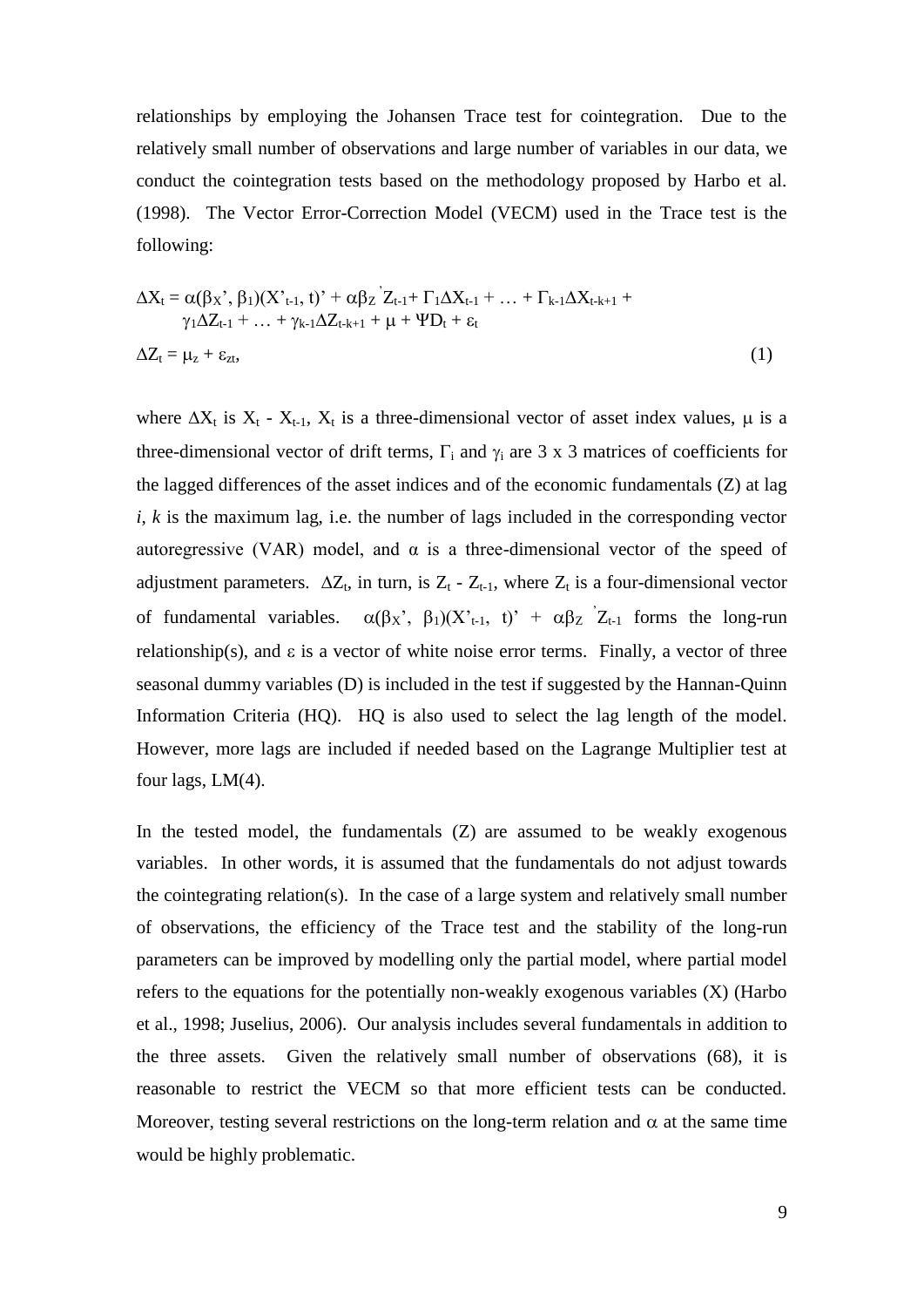To keep the model as simple and compact as possible, we are interested only in the cointegrating relations towards which at least one of the assets adjusts. That is, we are interested in the long-term relations that determine the long-term level for one or more assets. Efficient estimation of the cointegrating relations necessitates that the Z variables are indeed weakly exogenous w.r.t. the estimated cointegrating relations. A priori, it seems reasonable to assume that fundamentals do not adjust towards a longrun relation that determines the long-run level for an asset price; rather is should be the asset price that is determined by the fundamentals. We also check whether the fundamentals can be assumed to be weakly exogenous w.r.t. to the estimated cointegrating relations. In line with our hypothesis, the weak exogeneity restrictions appear to be reasonable.

The selection of the number of cointegrating vectors (r) is done by comparing the estimated Trace statistics with the quantiles reported by Harbo et al. (1998). Regarding a case with three variables in X, the Harbo et al. tables do not report the quantiles for a model that includes more than four variables in Z. Hence, we have to restrict the dimension of Z to four. Since we have more than four fundamental variables in the analysis, the selection of the fundamentals to be included in the Trace test is done by HQ. The fact that we have to exclude some variables from the cointegration tests should not matter, since in all cases the excluded variables would be highly insignificant in the long-term model (i.e, they could be excluded from the cointegrating relation in any case).

If cointegrating relationships are found, we conduct the usual weak exogeneity and long-run exclusion tests for the variables. The tested model also includes a deterministic time trend (t) in the long-term relation. The exclusion of the trend and of the assets and fundamentals from the cointegrating relationship is tested by the Bartlett small-sample corrected Likelihood Ratio (LR) test suggested by Johansen (2000). That is, the variables included in the cointegrating relation are decided based on the LR test. The Johansen (1996) LR test is used to test for the weak exogeneity of the assets. As a diagnostic check, we also examine the stability of the potential long-term relations by the recursive and backwards recursive Max Test statistics (in the R-form) of constancy of the estimated long-run relation explained in Juselius (2006). The stability of all the estimated long-term relations can be accepted at the 5% level of significance.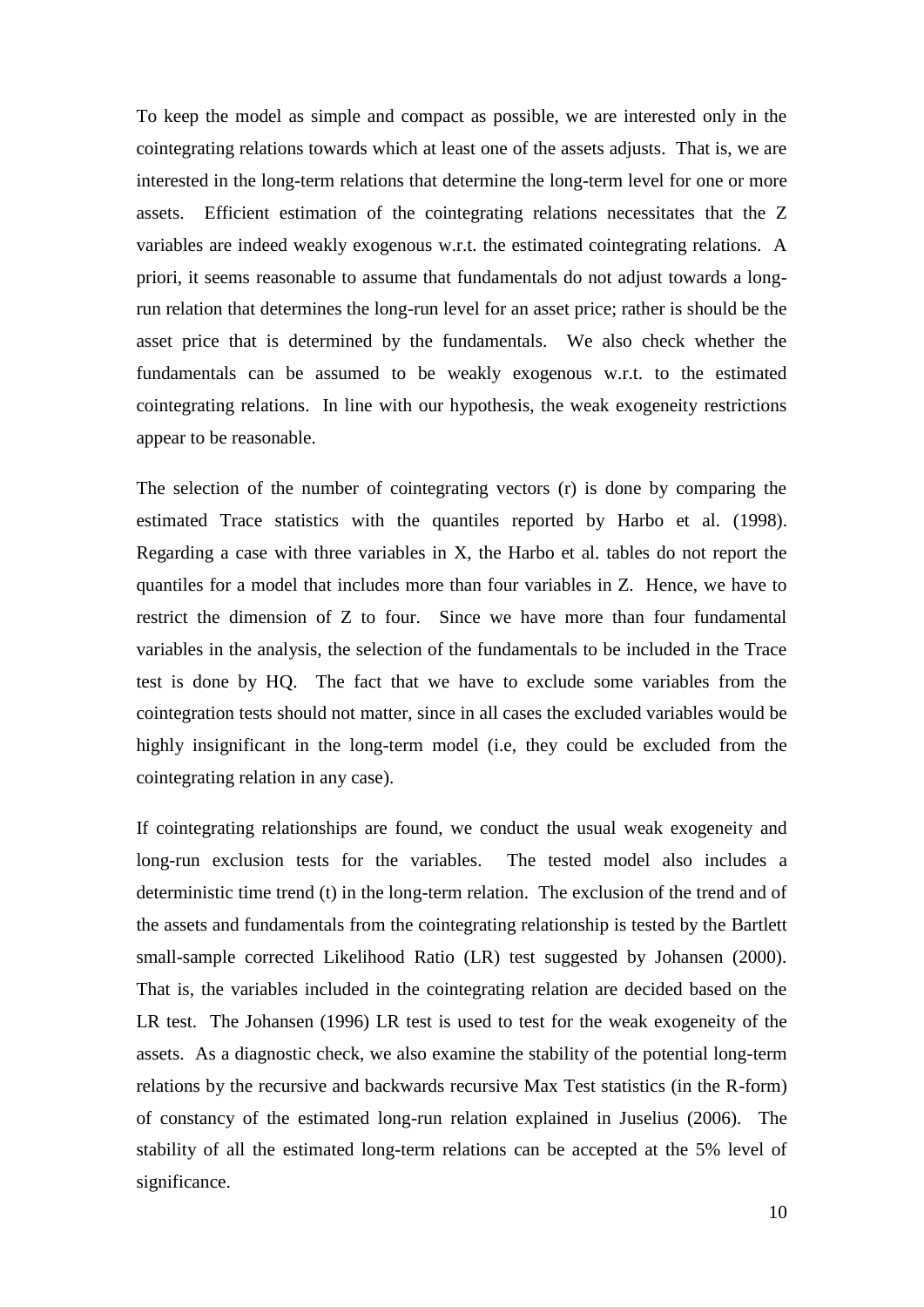#### *Innovation Accounting*

Based on the cointegrating long-run relations, we estimate VECMs to study the dynamics of the asset returns more carefully. The VECMs include the three assets and the fundamentals that belong to the respective cointegrating relationships. In addition, we use the Sim's small-sample corrected LR test to decide whether additional fundamentals should be incorporated in the short-run dynamics of the models. The estimated VECMs are used to conduct innovation accounting. The innovation accounting is based on the Choleski decomposition.

We derive the impulse responses of asset returns, i.e., we estimate the reaction speeds and patterns of the returns, to unanticipated changes in the fundamentals and in the asset returns themselves. If two assets are good substitutes for each other in the long horizon, their long-term reactions to shocks in various factors should be similar or, less restrictively, the relative reaction magnitudes between the two assets should be similar regardless of the shock. If, for instance, the change in REIT prices was twice that in TBI prices after any shock in the fundamentals, 50% leveraged direct real estate investments would create similar reactions to those of REITs, and REITs and direct real estate would appear to be good substitutes for one another. In contrast, if the relative reaction magnitudes of REITs and TBI notably differed between different shocks, REITs would not appear to correspond that closely to direct real estate investments. As we restate the REIT indices to cater for the impact of leverage, we would not expect to have systematic differences in the response magnitudes between the REIT and direct markets. We investigate the long-run response magnitudes by the accumulated reactions of the asset returns. If the long-term accumulated responses of two markets are similar, then the markets are integrated in the sense that the risk premia for various factors are the same in both markets.

In this analysis also variance decomposition is of particular interest. If the forecast error variance decompositions show that a notable share of the long-term forecast error variance of securitized real estate returns is explained by innovations in the direct real estate market returns and that only a small share is explained by the stock market innovations, the analysis indicates that the long-term influence of the direct real estate market on the securitized real estate market is greater than that of the general stock market. The greater the difference between the shares, the stronger this kind of result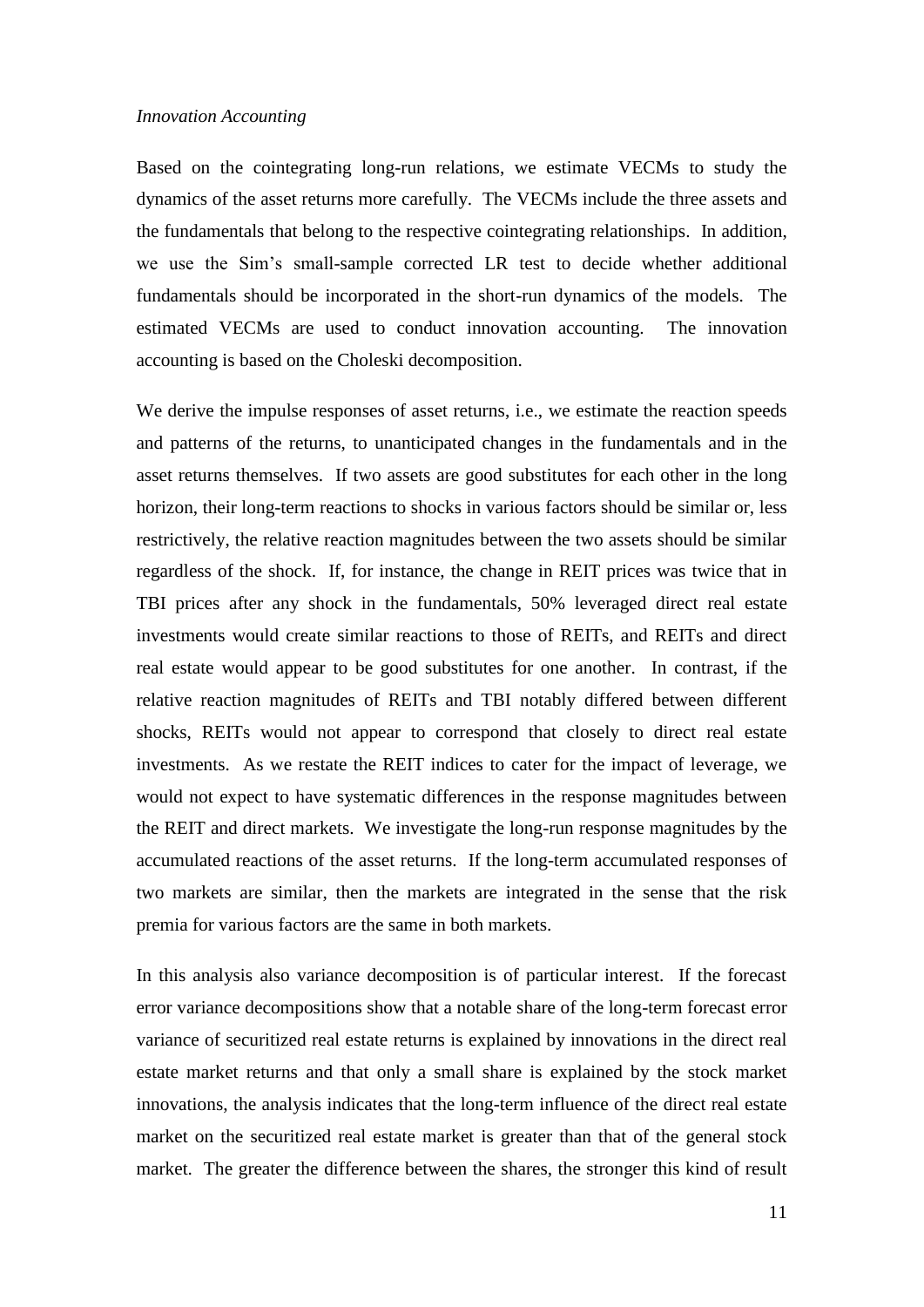is. The causality can also run in the other direction, however. That is, if a substantial share of the long-run forecast error variance of direct real estate can be explained by shocks in REIT returns, then direct and securitized real estate would appear to be tightly linked. Instead, if we found that the impact of general stock market shocks on the securitized real estate market is greater than that of the direct real estate market even in the long run and that REIT market innovations do not explain direct market dynamics, the results would thus indicate that REITs behave more like stocks even in the long run.

The inclusion of market fundamentals in the models eliminates any indirect effects of these economic factors on the co-movement between the REIT, direct real estate and stock markets. Stated differently, assuming that the models include the major economic fundamentals, the observed variance decomposition shares shows the 'pure' effect of the asset markets on each other. Hence, the results are expected to be more reliable when the economic fundamentals are included in the analysis.

## **4. Data**

We include four real estate sectors in the analysis: Apartments, offices, industrial property, and retail property. For securitized real estate, the FTSE/NAREIT Equity REIT sector level indices are used and for direct real estate we use the sector level transaction-based NCREIF (TBI) indices.<sup>i</sup> The sector level data cover a period from 1994Q1 to 2010Q4. All the real estate indices employed in the analysis are total return indices. The overall stock market performance is captured by the S&P 500 total return index (*s*). Since the previous literature has shown that REIT performance may be more tightly linked to small cap stocks than the overall stock market (Clayton and MacKinnon, 2003), we also include the Russell 2000 total return index (*sc*) in the analysis to check whether the use of small cap stocks instead of the S&P 500 index notably influences the results. The Russell 2000 that measures the performance of the small-cap segment of the U.S. equity universe is also used by Clayton and MacKinnon in their analysis.

While NAREIT includes the impact of leverage, the TBI indices consist of unleveraged properties. The magnitude of leverage naturally affects the mean and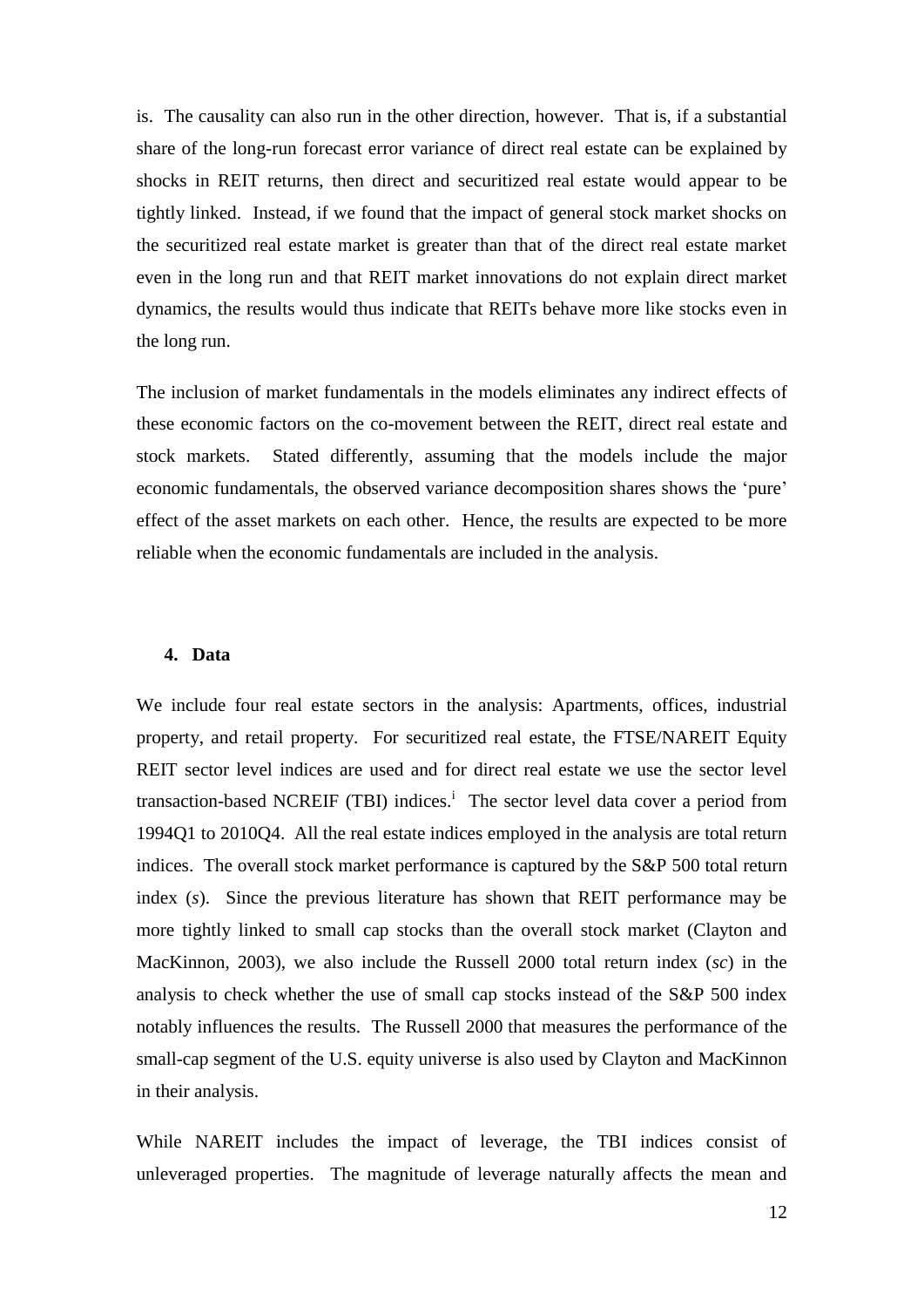volatility of securitized real estate returns. Moreover, time-variation in the leverage may hinder the cointegration tests and distort the estimated long-run parameters. Therefore, we restate the NAREIT returns for the effect of leverage. Similar to Pagliari et al. (2005), the unlevered returns are computed using the formula that is based on the well-known proposition of Modigliani and Miller (1958):

$$
r_{uit} = r_{ei}(1 - LTV_{it}) + r_{dt} LTV_{it},\tag{2}
$$

where  $r_{uit}$  = the unlevered REIT return of sector *i* in period *t*,  $r_{eit}$  = the return on equity of sector *i* in period *t*,  $r_{dt}$  = the cost of debt in period *t*, and  $LTV_{it}$  = the loan-to-value ratio of sector *i* in period *t*. The cost of debt is proxied by the U.S. home mortgages contract interest rate. The average leverage of REITs during the sample period is 48% in the apartment and office sectors, 43% in the industrial property sector, and 51% in the retail property sector.

In addition to the real estate and stock market indices, we incorporate in the analysis a number of fundamental variables that are expected to influence and have been found to affect real estate and stock returns significantly. These variables include economic growth (Ling and Naranjo, 1997; Payne, 2003; Ewing and Payne, 2005), economic sentiment (Berkovec and Goodman, 1996; Ling, Naranjo and Scheick, 2010; Oikarinen, Hoesli and Serrano, 2010), the short-term interest rates and the term structure of interest rates (Chan et al., 1990; Ling and Naranjo, 1997), the default risk premium (Chan et al., 1990; Karolyi and Sanders, 1998; Oikarinen, Hoesli and Serrano, 2010), and the inflation rate (Chan et al., 1990; Ling and Naranjo, 1997; Payne, 2003; Ewing and Payne, 2005).

We measure economic growth with the change in U.S. GDP (*y*). The economic sentiment (*se*), that gives a more forward looking measure of growth in economic activity, is captured by the University of Michigan consumer sentiment index regarding the five year economic outlook. Changes in the consumer price index (*i*) are used to track movements in the general price level, while the three month T-bill rate and the spread between the 10-year government treasury bond yield and the three month T-bill rate measure the short-term interest rates (*ir*) and the term structure of interest rates (*ts*), respectively. Finally, the spread between low-grade corporate bond (Baa, Moody's) and the 10-year government treasury bond yield is used as the measure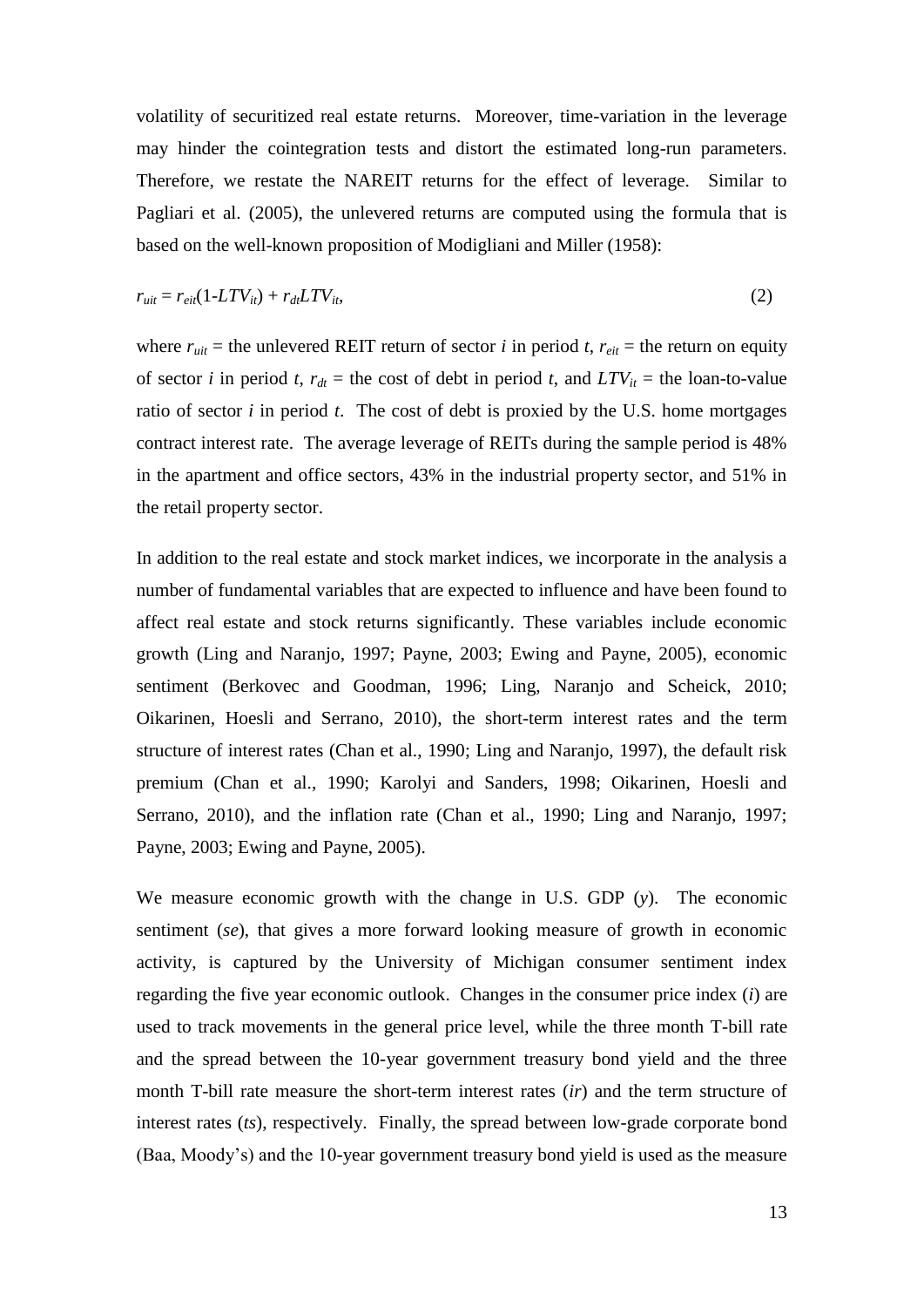of default risk premium (*rp*) as suggested by Chen et al. (1986), Bernanke and Blinder (1992), and Ewing (2001).

In the econometric analysis, we use only real indices regarding asset returns and GDP. The nominal values are deflated using CPI to get the real indices. Furthermore, the real estate and GDP indices are used in the natural log form. Also the short-term interest rate is measured in real terms. Expectedly and in line with the previous literature, all the return indices appear to be non-stationary in levels and stationary in differences, and also the fundamental variables seem to be  $I(1)$  (see Table A1 in the Appendix). Therefore, only difference variables are included in the short-run dynamics of the VECMs.

Table 1 presents some descriptive statistics regarding the unlevered total returns in the apartment (*apt\_tbi, apt\_reit*), industrial (*ind\_tbi, ind\_reit*), office (*of\_tbi, of\_reit*) and retail (*re\_tbi, re\_reit*) sectors. The volatilities between the unlevered REIT returns and the TBI returns do not notably differ from each other at the quarterly level. However, Table 1 shows that the TBI returns were substantially greater than the unlevered REIT returns during the sample period regardless of the property type. This is most prominent in the apartment sector. Figure 1 illustrates that direct real estate substantially outperformed REITs and even S&P 500 during the sample period. This does not necessarily imply that TBI returns are expected to outperform REIT and stock market returns. Rather, the notable difference between the reported average returns is most likely explained by the unusual sample period. According to Oikarinen et al. (2011), the overall TBI total return index was substantially below the long-run relation between the TBI and NAREIT indices in 1994, while the TBI index was clearly above the relationship in 2008; thus the observed outperformance of TBI returns over the period.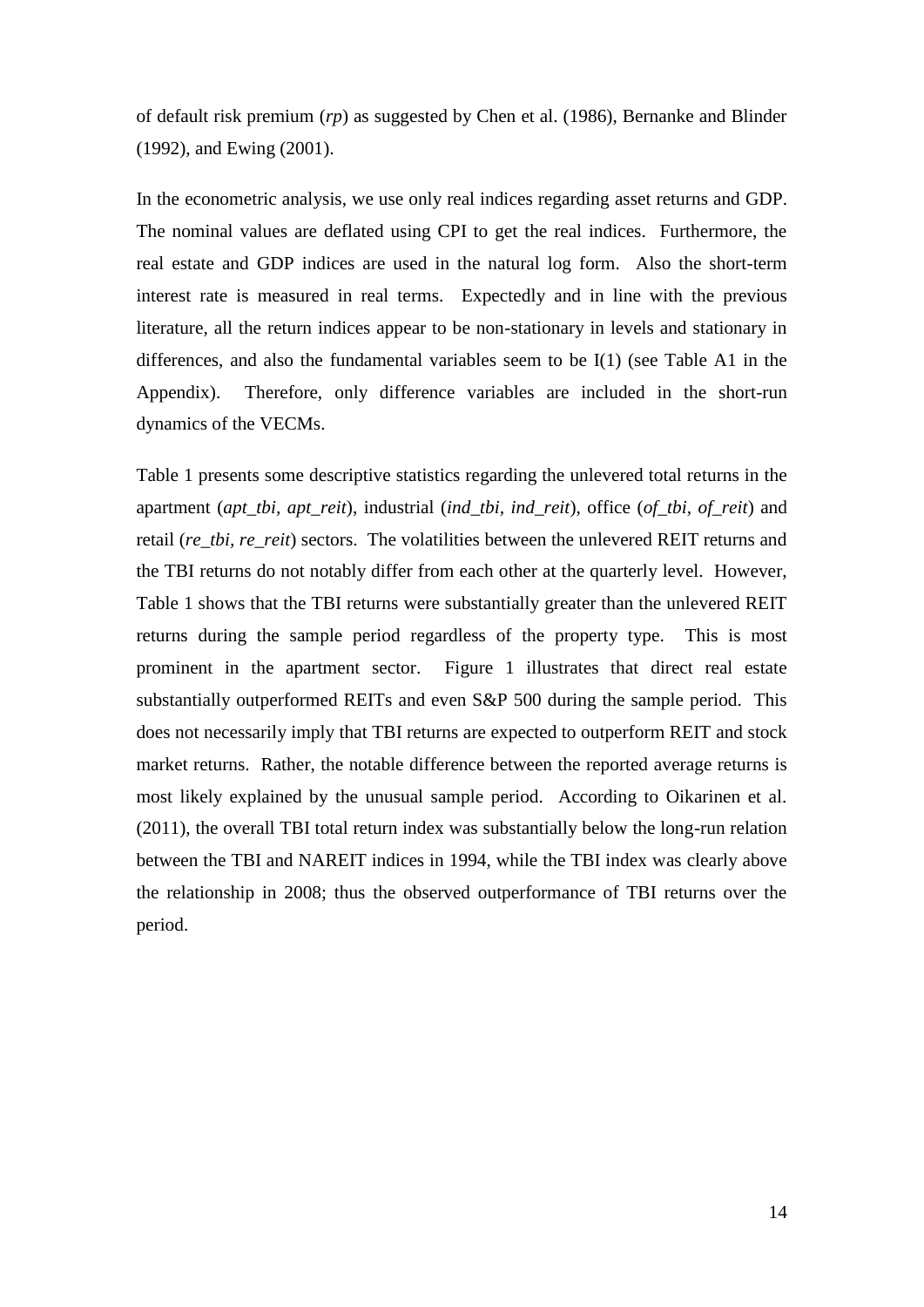| <b>Variable</b> | <b>Mean</b><br>(annualized $\%$ ) | <b>Standard</b><br>deviation<br>(annualised %) | Jarque-Bera test<br>for normality<br>(p-value) | Ljung-box test for<br>auto-correlation<br>$(p-value, 4 \text{ lags})$ |
|-----------------|-----------------------------------|------------------------------------------------|------------------------------------------------|-----------------------------------------------------------------------|
| $apt\_tbi$      | 8.1                               | 8.7                                            | .02                                            | .02                                                                   |
| apt_reit        | 3.7                               | 8.5                                            | .00.                                           | .02                                                                   |
| ind_tbi         | 7.1                               | 10.9                                           | .00                                            | .04                                                                   |
| ind_reit        | 3.2                               | 12.4                                           | .00                                            | .11                                                                   |
| $of\_tbi$       | 6.6                               | 8.9                                            | .05                                            | .00                                                                   |
| $of\_reit$      | 4.4                               | 9.4                                            | .00                                            | .06                                                                   |
| $re_t$          | 6.8                               | 8.7                                            | .00                                            | .06                                                                   |
| re_reit         | 3.1                               | 9.2                                            | .00                                            | .03                                                                   |
| S&P 500         | 4.9                               | 17.6                                           | .35                                            | .37                                                                   |
| R 2000          | 4.9                               | 22.9                                           | .42                                            | .22                                                                   |

Table 2 reports the contemporaneous quarterly correlations between the variables. In line with the contemporaneous correlations documented in the earlier literature, the comovement between REIT returns and general stock market returns is substantially stronger than that between REIT and direct real estate return at the quarterly horizon. Even the lowest correlation between REITs and stocks is 0.41, while the largest REIT-TBI correlation is 0.26. The TBI-stock correlations are similar to the TBI-REIT correlations. The long-run comovements may significantly differ from the contemporaneous quarterly correlations. For instance, lead-lag relationships may notably diminish the observed short-run comovements. Therefore, more rigorous analysis is needed to reach more definite conclusions regarding the long-term similarities of the assets. Table 2 also reveals that the quarterly correlations w.r.t. fundamentals are similar between REITs and stocks.

Table 2 Contemporaneous quarterly correlations between the differenced variables, 1994Q1-2010Q4

|                            | $\Delta tbi$ | $A$ reit | $\Delta s$ | $\triangle$ sc | $\Delta v$ | $\Delta se$ | $\varDelta$ ir | $\varDelta ts$ | $\Delta$ drisk | Adinf    |
|----------------------------|--------------|----------|------------|----------------|------------|-------------|----------------|----------------|----------------|----------|
| $\Delta$ apt_tbi           | 1.00         | $.25**$  | $.26**$    | $.20*$         | $.36***$   | $-.02$      | .06            | $-.12$         | $-.08$         | $-.03$   |
| $\Delta$ apt_reit          | $.25**$      | 1.00     | $.42***$   | $.40***$       | .12        | $.25**$     | $-.07$         | $-.09$         | $-.40***$      | $.38*$   |
| $\triangle$ <i>ind</i> thi | 1.00         | $.26**$  | $25**$     |                | $.22*$     | .13         | .09            | .12            | $-.20*$        | $-.07$   |
| $\triangle$ ind_reit       | $.26**$      | 1.00     | $.50***$   |                | $.22*$     | .16         | $-.32***$      | $-.32***$      | $-.38***$      | $.36***$ |
| $\Delta$ of_tbi            | 1.00         | $.26**$  | $23**$     |                | $.37***$   | $-.01$      | .07            | $-.28**$       | .06            | $-.04$   |
| $\Delta$ of_reit           | $.26**$      | 1.00     | $.52***$   |                | .34        | $.29**$     | $-.16$         | $-.22*$        | $-42***$       | $.20*$   |
| $\Delta re\_tbi$           | 1.00         | .18      | $-.11$     |                | $.23**$    | .10         | .15            | $-.11$         | $-.01$         | $-.12$   |
| $\Delta re$ reit           | .18          | 1.00     | $.41***$   |                | .18        | $.25**$     | $-.24**$       | $-19$          | $-40***$       | $.27**$  |
| $\triangle$ S&P 500        |              |          | 1.00       | $.90***$       | $.20*$     | $.34***$    | $-.17$         | $-.09$         | $-41***$       | $.21*$   |
| $\Delta R$ 2000            |              |          |            |                | .10        | $.30**$     | $-.14$         | .02            | $-45***$       | .18      |

\*, \*\* and \*\*\* denote statistical significance at the 10%, 5%, and 1% level, respectively.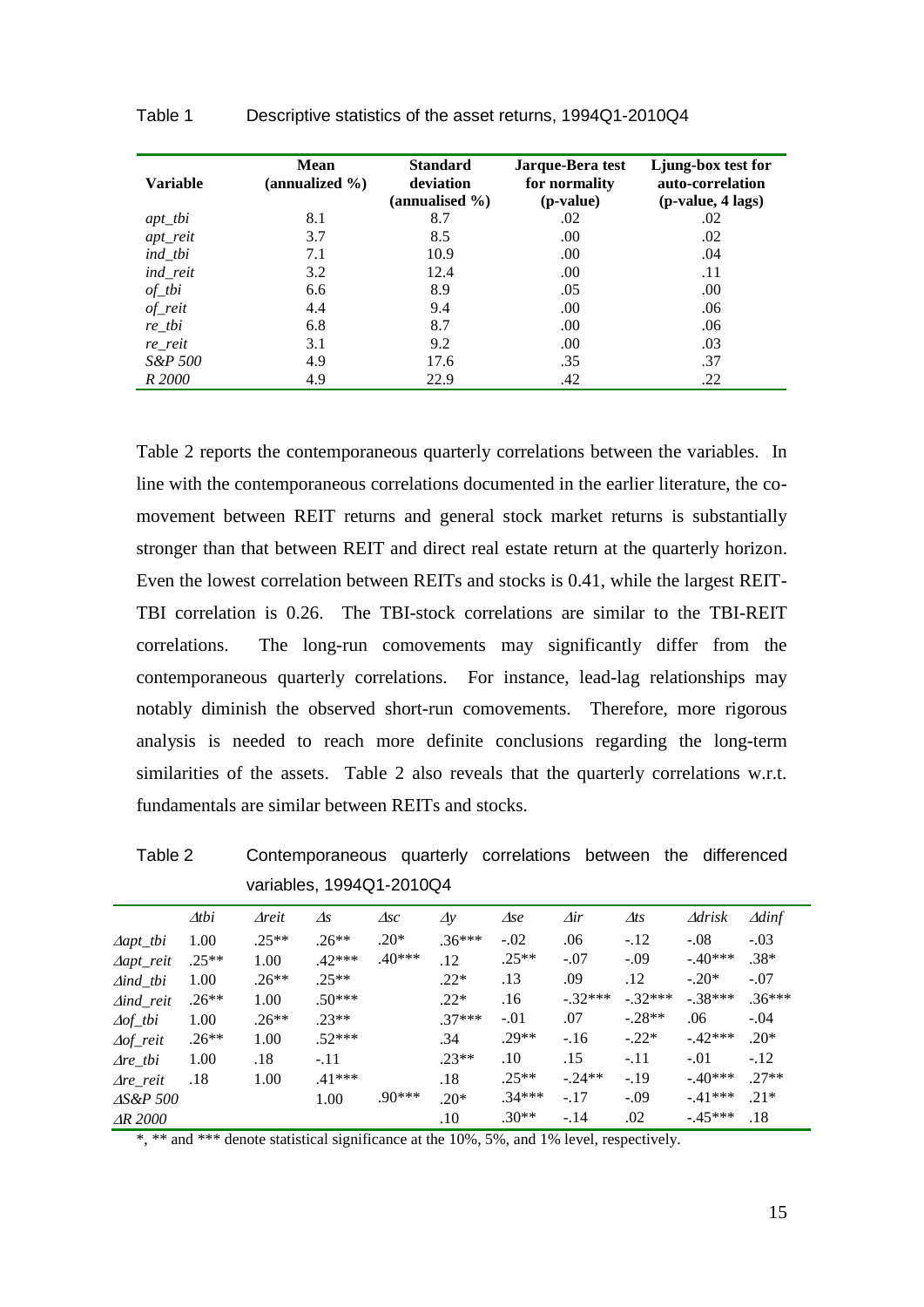### **5. Empirical Findings**

## *Long-Term Relations*

Table 3 reports the cointegration test results. The Trace test statistics imply that longterm dynamics are present in each of the four separate models. Conveniently, the statistics suggest that each model includes only one cointegrating relation towards which at least one of the assets adjusts. Since it is only the TBI returns that appear to adjust towards the estimated relationships, the cointegrating vectors can be interpreted as long-term relations for the TBI indices. Consequently, we normalize the vectors w.r.t. the TBI and place the TBI on the left hand side of the long-run equations presented in Table 3.

In each of the estimated long-run relation all the parameter estimates are highly statistically significant. The apartment sector model includes only one asset, i.e., *apt\_tbi*, in the cointegrating relation. The REIT index is incorporated in all the other long-term relations. The presence of REITs in three out of four long-run relations indicates long-term dynamics between TBI and REITs, but is not sufficient to draw conclusions on whether REIT returns reflect more the general stock market returns or the real estate market performance. Moreover, the general stock market also enters the long-term equations for *of\_tbi* and *re\_tbi* albeit with relatively small coefficients. GDP belongs to all the long-run equations. The office sector model also incorporates the term spread and the apartment model the default risk premium in the long-term dynamics.

While the estimated speeds of adjustment of the TBI are relatively fast, from 68% per quarter in the industrial sector to 22% per quarter in the apartment sector, the weak exogeneity of stocks and securitized real estate can be clearly accepted. Figure 2 shows the TBI indices together with the estimated long-run relations. The TBI indices generally track closely the long-term relations. However, the apparently slow reaction of direct real estate prices to the recent financial crisis induced notable deviations from the long-run relations during 2008-2009.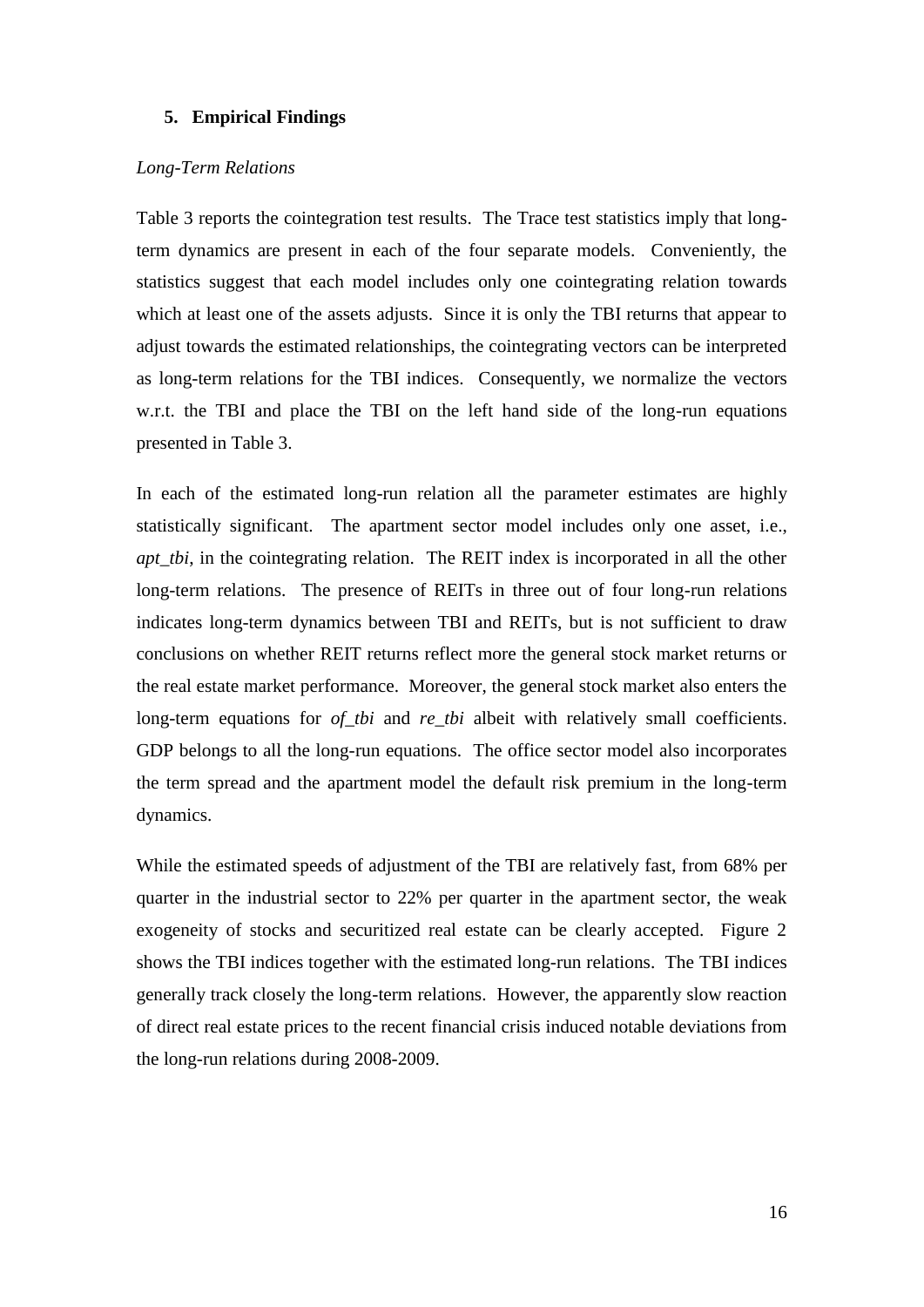| OFFICE $(k=2)$                                                                                                      |        |                                                       |                            |                                                                                                         |  |  |
|---------------------------------------------------------------------------------------------------------------------|--------|-------------------------------------------------------|----------------------------|---------------------------------------------------------------------------------------------------------|--|--|
| Hypothesis                                                                                                          | $r=0$  |                                                       |                            |                                                                                                         |  |  |
|                                                                                                                     |        | $r \leq 1$                                            |                            | $r \leq 2$                                                                                              |  |  |
| (5% critical value)                                                                                                 | (69.7) | (44.5)                                                |                            | (22.9)                                                                                                  |  |  |
| Trace statistics                                                                                                    | 83.2   | 29.1                                                  |                            | 10.1                                                                                                    |  |  |
| P-value in the LR test for exclusion of trend, $ir$ and $d$ and<br>.43<br>for weak exogeneity of $s$ and $of\_reit$ |        |                                                       |                            |                                                                                                         |  |  |
|                                                                                                                     |        |                                                       |                            |                                                                                                         |  |  |
| Long-run relation                                                                                                   |        | of_tbi = $1.12$ of_reit - .258s + $1.82y - 5.61$ ts   |                            |                                                                                                         |  |  |
| (standard error)                                                                                                    |        | (.118)                                                | $(.046)$ $(.231)$ $(.808)$ |                                                                                                         |  |  |
|                                                                                                                     |        |                                                       |                            |                                                                                                         |  |  |
| Adjustment speed of of_tbi                                                                                          |        | $-.44$                                                |                            |                                                                                                         |  |  |
| (standard error)                                                                                                    |        | (.054)                                                |                            |                                                                                                         |  |  |
|                                                                                                                     |        | INDUSTRIAL $(k=1)$                                    |                            |                                                                                                         |  |  |
| Hypothesis                                                                                                          | $r=0$  | $r \leq 1$                                            |                            | $r \leq 2$                                                                                              |  |  |
| (5% critical value)                                                                                                 | (69.7) | (44.5)                                                |                            | (22.9)                                                                                                  |  |  |
| Trace statistics                                                                                                    | 97.0   | 41.7                                                  |                            | 13.1                                                                                                    |  |  |
|                                                                                                                     |        |                                                       |                            |                                                                                                         |  |  |
| P-value in the LR test for exclusion of trend, $s$ , ir, $d$ and $se$<br>and for weak exogeneity of s and in_reit   |        |                                                       | .65                        |                                                                                                         |  |  |
|                                                                                                                     |        |                                                       |                            |                                                                                                         |  |  |
| Long-run relation                                                                                                   |        | <i>ind_tbi</i> = .618 <i>ind_reit</i> + 2.33 <i>y</i> |                            |                                                                                                         |  |  |
| (standard error)                                                                                                    |        | (.048)                                                | (.115)                     |                                                                                                         |  |  |
| Adjustment speed of in_tbi<br>(standard error)                                                                      |        | $-.679$<br>(.084)                                     |                            |                                                                                                         |  |  |
|                                                                                                                     |        | RETAIL $(k=1)$                                        |                            |                                                                                                         |  |  |
| Hypothesis                                                                                                          | $r=0$  | $r \leq 1$                                            |                            | $r \leq 2$                                                                                              |  |  |
| (5% critical value)                                                                                                 |        |                                                       |                            |                                                                                                         |  |  |
|                                                                                                                     | (69.7) | (44.5)                                                |                            | (22.9)                                                                                                  |  |  |
| Trace statistics                                                                                                    | 87.1   | 43.4                                                  |                            | 13.5                                                                                                    |  |  |
|                                                                                                                     |        |                                                       |                            |                                                                                                         |  |  |
| P-value in the LR test for exclusion of trend, $ir, d$ and se                                                       |        |                                                       | .58                        |                                                                                                         |  |  |
| and for weak exogeneity of s and re_reit                                                                            |        |                                                       |                            |                                                                                                         |  |  |
|                                                                                                                     |        |                                                       |                            |                                                                                                         |  |  |
| Long-run relation                                                                                                   |        | $re\_tbi = .916re\_reit - .127s + 2.36y$              |                            |                                                                                                         |  |  |
| (standard error)                                                                                                    |        | (.010)                                                | $(.052)$ $(.249)$          |                                                                                                         |  |  |
|                                                                                                                     |        |                                                       |                            |                                                                                                         |  |  |
| Adjustment speed of re_tbi                                                                                          |        | $-.355$                                               |                            |                                                                                                         |  |  |
| (standard error)                                                                                                    |        | (.053)                                                |                            |                                                                                                         |  |  |
| APARTMENTS (k=2)                                                                                                    |        |                                                       |                            |                                                                                                         |  |  |
| Hypothesis                                                                                                          | $r=0$  | $r \leq 1$                                            | $r \leq 2$                 |                                                                                                         |  |  |
| (5% critical value)                                                                                                 | (69.7) | (44.5)                                                |                            | (22.9)                                                                                                  |  |  |
| Trace statistics                                                                                                    | 81.7   | 41.8                                                  |                            | 13.9                                                                                                    |  |  |
|                                                                                                                     |        |                                                       |                            |                                                                                                         |  |  |
| P-value in the LR test for exclusion of trend, $apt\_reit$ , s, ir<br>.18                                           |        |                                                       |                            |                                                                                                         |  |  |
| and se and for weak exogeneity of s and apt_reit                                                                    |        |                                                       |                            |                                                                                                         |  |  |
|                                                                                                                     |        |                                                       |                            |                                                                                                         |  |  |
| Long-run relation                                                                                                   |        | $apt\_tbi = 3.75y - 12.7d$                            |                            |                                                                                                         |  |  |
| (standard error)                                                                                                    |        | (.136)<br>(2.02)                                      |                            |                                                                                                         |  |  |
|                                                                                                                     |        |                                                       |                            |                                                                                                         |  |  |
| Adjustment speed of ap_tbi                                                                                          |        | $-219$                                                |                            |                                                                                                         |  |  |
| (standard error)                                                                                                    |        | (.026)                                                |                            |                                                                                                         |  |  |
|                                                                                                                     |        |                                                       |                            | The Trees test statistics are besed on the methodology prepared by Herbe at al. (1009) and the Pertlett |  |  |

Table 3 Cointegration test statistics and the estimated long-run relations

The Trace test statistics are based on the methodology proposed by Harbo et al. (1998), and the Bartlett small-sample corrected LR test by Johansen (2000) is used to test for exclusion and weak exogeneity. k is the maximum lag in the tested VECM.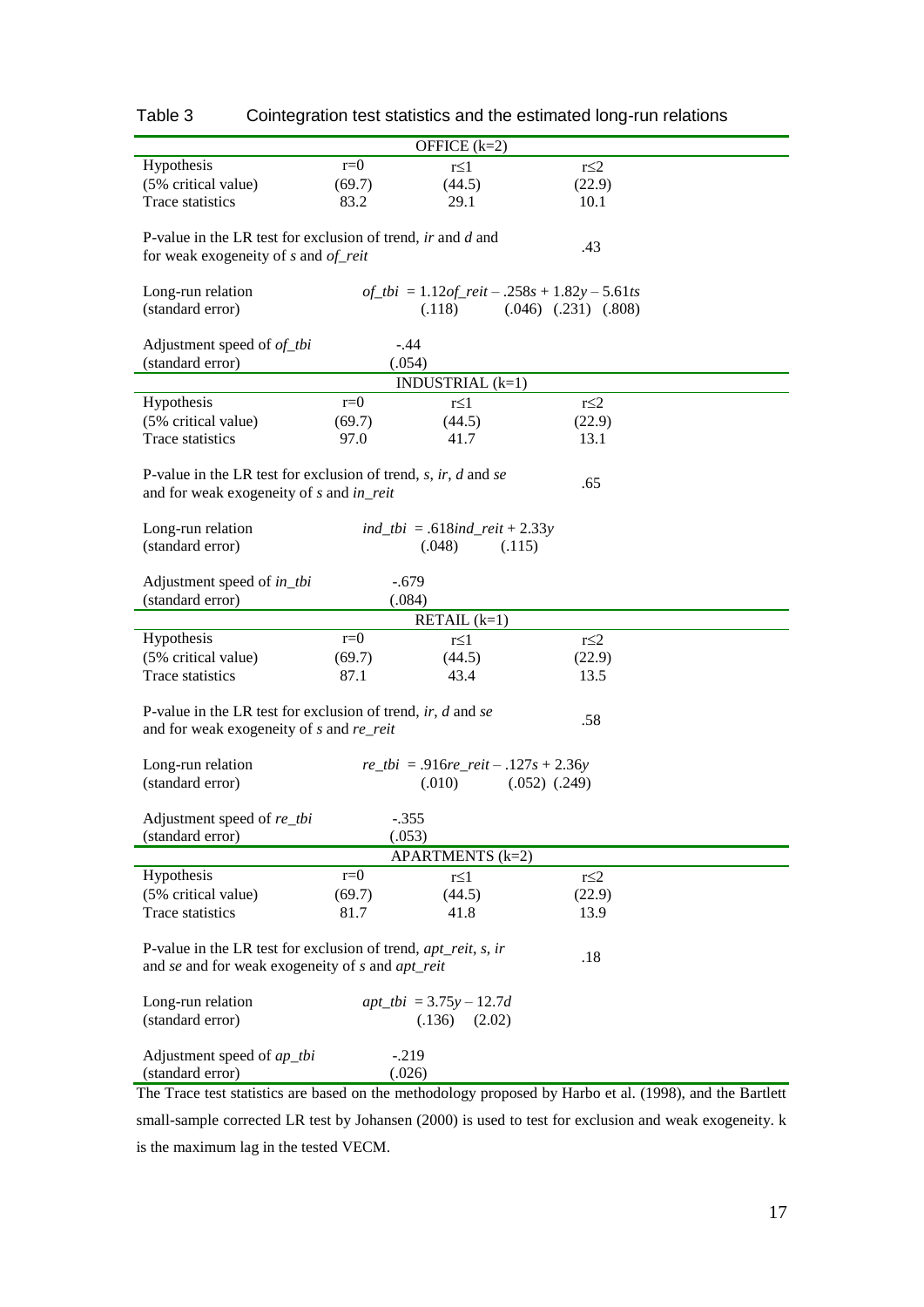#### *Variance Decomposition*

We study the forecast error variance decompositions and impulse response functions based on separate VECMs on all the four sectors. In addition to the three assets and the fundamentals included in the long-run relations, all the VECMs include *ir* in the short-term dynamics.<sup>ii</sup> We use the Choleski decomposition to conduct the innovation accounting. In our baseline models, the ordering is *y-ir*(*-ts*)(*-rp*)*-s-reit-tbi*. iii Therefore, it is assumed that GDP shocks affect all the other variables simultaneously, and all the fundamentals are allowed to influence the asset returns instantaneously. On the other hand, none of the other variables are allowed to have an immediate impact on GDP. Given the sluggishness of the real economy, it seems reasonable to assume that GDP does not react to changes in the other variables immediately. *ir*, in turn, should be placed before *ts*, since *ir* affects directly one component in the term spread. Since the use of the small cap index instead of S&P 500 does not notably alter the main results, we concentrate on reporting the findings from the benchmark model.<sup>iv</sup>

We are particularly interested in the long-term interdependence between the variables. The contemporaneous correlations in Table 2 show that the short-term comovement between REITs and stocks is greater than that between the direct and securitized real estate markets. Due to the direct real estate market frictions and to the short-run noise in REIT prices it is expected that the links between TBI and REITs are substantially stronger that suggested by the quarterly correlations, however. In line with this assumption, the long-horizon variance decompositions generally show a tight link between TBI returns and REIT returns. The 40-quarter horizon variance decompositions of the asset return indices derived from the baseline model are summarized in Table 4. The reported values show the proportions of the forecast error variances of the return indices that are due to shocks in the other assets and in the asset itself. For instance, 50.8 in the office market TBI-REIT cell indicates that about 51% of the forecast error variance of the office TBI is due to shocks in office REIT returns.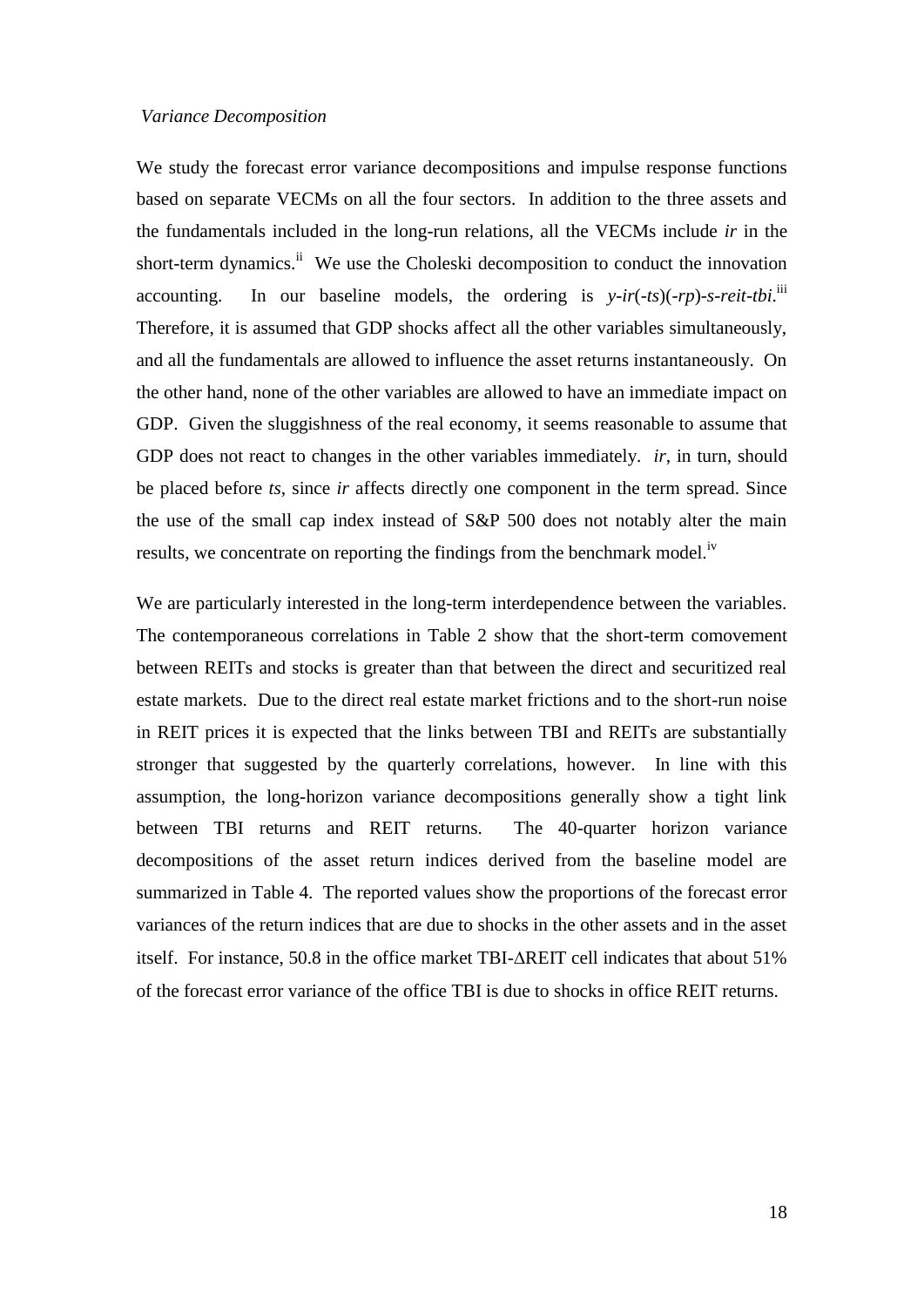| Shock to      |             | Variance decomposition of |              |  |  |  |
|---------------|-------------|---------------------------|--------------|--|--|--|
|               |             | office                    |              |  |  |  |
|               | <b>REIT</b> | <b>TBI</b>                | <b>STOCK</b> |  |  |  |
| <b>AREIT</b>  | 59.2        | 50.8                      | 16.5         |  |  |  |
| ATBI          | 0.0         | 0.3                       | 0.0          |  |  |  |
| <b>ASTOCK</b> | 16.8        | 3.8                       | 49.8         |  |  |  |
|               |             | Industrial                |              |  |  |  |
|               | <b>REIT</b> | <b>TBI</b>                | <b>STOCK</b> |  |  |  |
| <b>AREIT</b>  | 58.6        | 48.1                      | 10.0         |  |  |  |
| ATBI          | 0.0         | 0.5                       | 0.0          |  |  |  |
| <b>ASTOCK</b> | 15.1        | 14.8                      | 57.7         |  |  |  |
|               |             | Retail                    |              |  |  |  |
|               | <b>REIT</b> | <b>TBI</b>                | <b>STOCK</b> |  |  |  |
| <b>AREIT</b>  | 67.8        | 65.4                      | 10.4         |  |  |  |
| ATBI          | 0.0         | 0.9                       | 0.0          |  |  |  |
| <b>ASTOCK</b> | 6.9         | 3.2                       | 57.2         |  |  |  |
|               | Apartments  |                           |              |  |  |  |
|               | <b>REIT</b> | <b>TBI</b>                | <b>STOCK</b> |  |  |  |
| <b>AREIT</b>  | 48.6        | 0.6                       | 0.1          |  |  |  |
| ATBI          | 0.0         | 0.7                       | 0.0          |  |  |  |
| <b>ASTOCK</b> | 0.7         | 0.1                       | 28.0         |  |  |  |

# Table 4 Forecast error variance decompositions (%) of the assets at the 40 quarter horizon

The table shows the magnitudes of the forecast error variances that are explained by shocks in the asset returns. The presented variance decompositions are those of the levels, i.e., of the total return indices. The reported values are based on VECMs in which the ordering in the Choleski decomposition is as follows: *y-ir*(*-ts*)(*-rp*)*-s-reit-tbi*.

Based on the values in Table 4, it is clear that the direct real estate market shocks do not drive REIT market performance. REITs appear to be (at least close to) exogenous w.r.t. both direct real estate and the overall stock market in the sense that shocks in those markets do not seem to have notable effects on REIT returns. Nevertheless, the linkage between the direct and securitized markets appears to be tight, since a major part of the long-horizon forecast error variance of the TBI indices can be explained by REIT return shocks. This implies that the direct and securitized markets are closely linked and that the predictability goes from REITs to TBI, i.e., 'real estate shocks' take place first in the REIT market after which the direct market adjusts to these shocks. This is in line with the recent findings by Yavas and Yildirim (2011). In the words of Clayton and MacKinnon (2003), 'if REITs work as better processors of information, then the REIT market may be reflecting changes in private real estate values far more quickly than a private real estate market index'.

There do not seem to be similar strong relations between the stock market and either of the real estate markets. Given that stock market shocks do not seem to greatly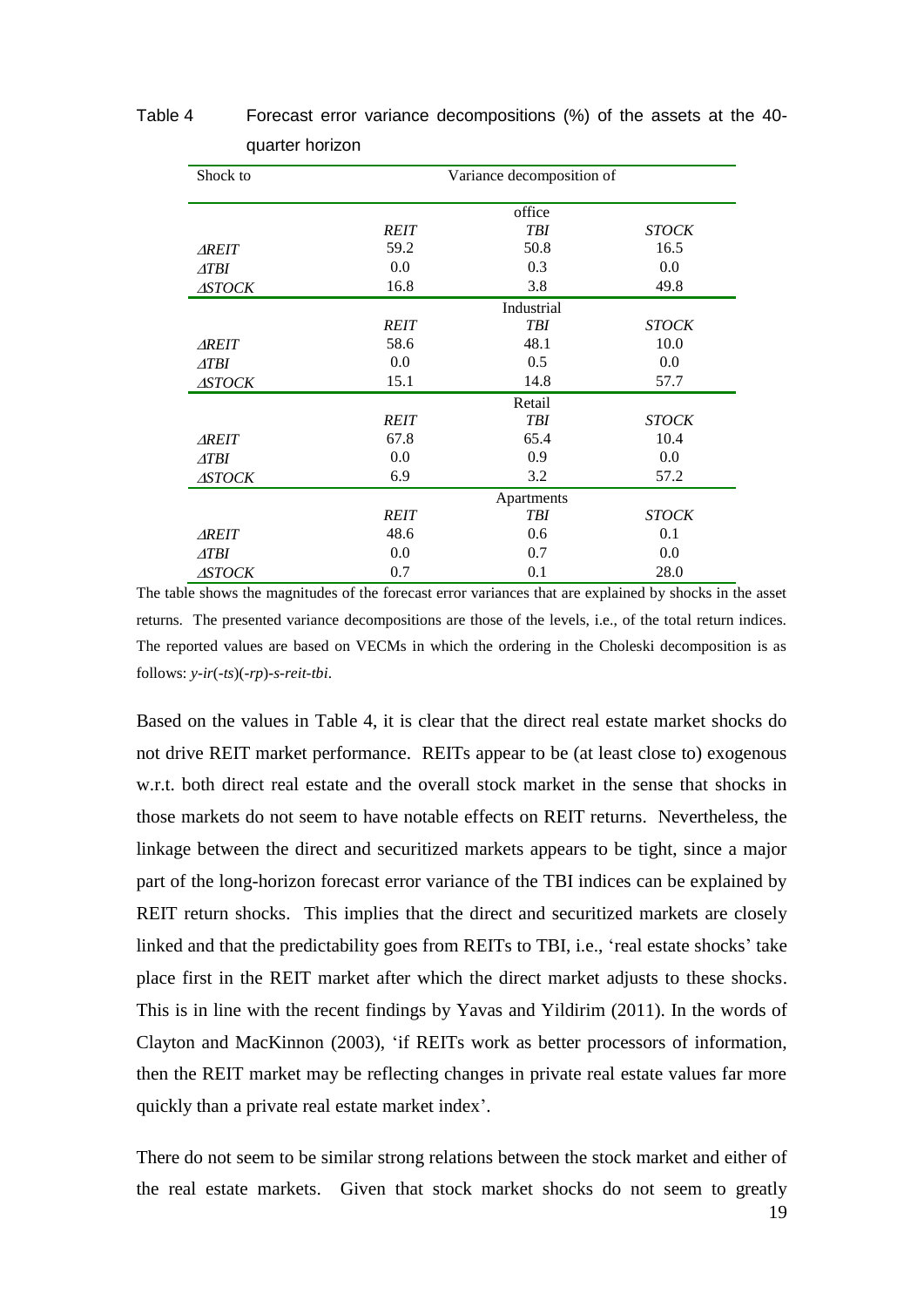influence either REIT or TBI performance and that REITs do not appear to drive general stock market returns, the variance decomposition analysis suggests that REITs and direct real estate markets are much more closely related than are the REIT and stock markets in the long run. An exception is the apartment sector, where the REIT index does not enter the long-run dynamics. In the apartment model, it is only the fundamentals that seem to have a notable long-run impact on direct real estate returns. Even in the apartment sector, it is clear that *s* does not drive the long-run performance of REITs, though.

Note that the remaining part of the forecast error variances is explained by the fundamentals. For instance, the economic fundamentals explain 24% of the long-run forecast error variance of *of\_reit*. The variance decompositions generally converge to the eventual long-run values at the 2-4 year horizon. The convergence speeds vary only slightly between the assets and sectors. $\overline{v}$ 

Since the ordering in the Choleski decomposition may notably affect the results, we check for the robustness of the variance decompositions with respect to the imposed identifying restrictions, i.e., w.r.t. the ordering in the Choleski decomposition, by comparing the variance decompositions computed based on different asset orderings. The main results generally appear to be robust w.r.t. the ordering. The ordering of the TBI does not notably matter, and the TBI does not appear to have a notable simultaneous impact on the other assets even if it is placed before stocks and REITs. Therefore, it is reasonable to place the TBI the last in the baseline model.

The ordering between stocks and REITs is based on the assumption that the potential causality runs from the general stock market to the REIT market rather than the other way round. The ordering between REITs and the stock market seems to have some influence on the results. If *s* is placed after REITs, stock market shocks account for a negligible share of the REIT variance decomposition, whereas the share of REIT shocks in the stock market decomposition notably increases. This does not alter the main implication of the variance decomposition analysis, however. Even if we assume that stocks should be after REITs in the correct Choleski ordering, the results indicate that REITs are not driven by the general stock market. Instead, REIT market shocks would have a notable impact on the general stock market. Again, the apartment sector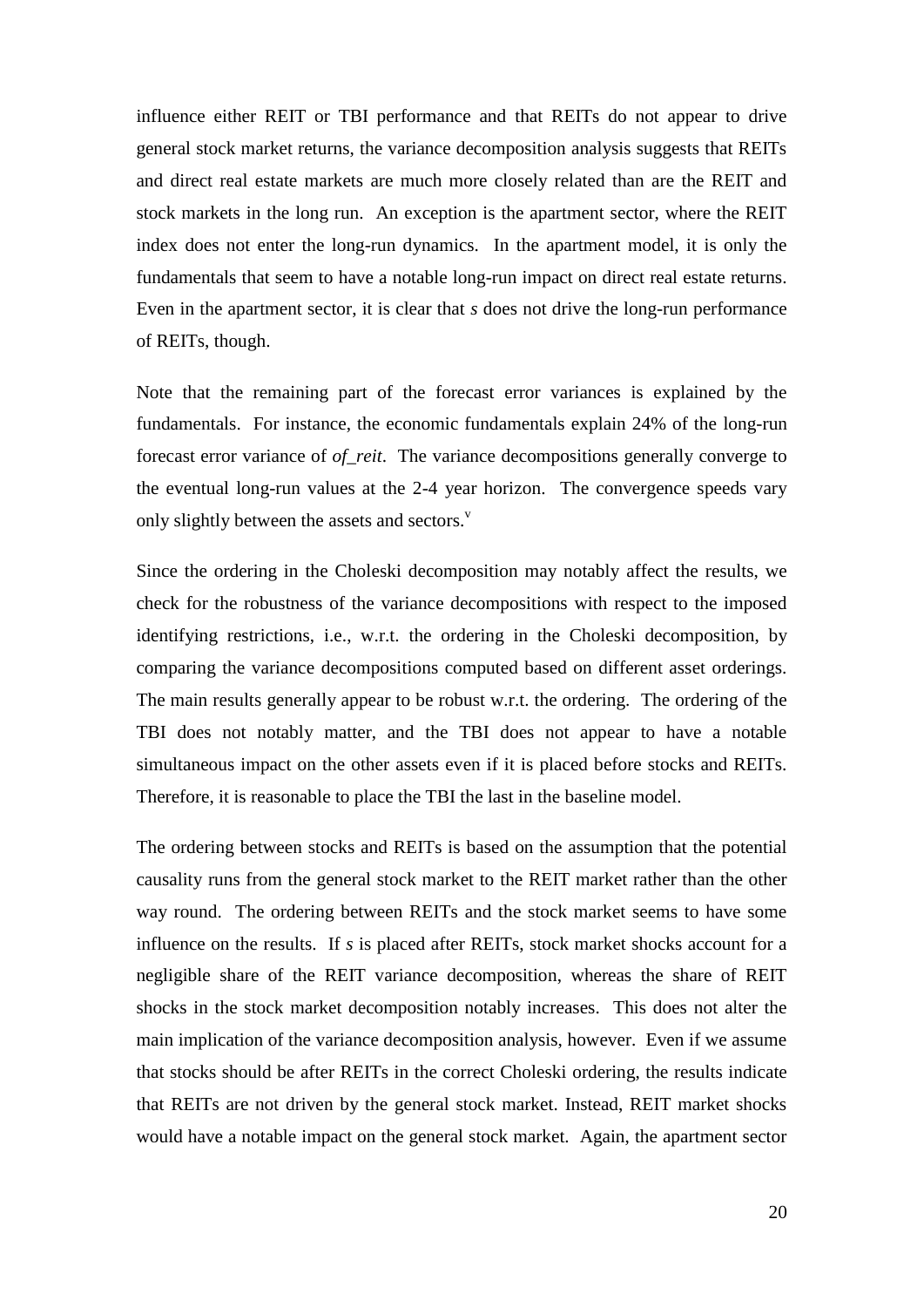is different: in the apartment model even the ordering between *s* and REITs does not influence the results.

#### *Impulse Response Analysis*

We further investigate the relationships between the asset market dynamics based on impulse response analysis. If securitized real estate is a close substitute for direct real estate in a long-horizon investment portfolio, the long-run accumulated reactions of REIT and TBI returns to various shocks should not notably deviate from each other. If the reaction magnitudes differ significantly, then securitized real estate brings a different exposure to various risk factors than direct real estate into a long-term portfolio, i.e., REITs and direct real estate cannot generally be considered as good substitutes in the portfolio. Figures 3-6 show the accumulated reactions of the asset returns to shocks in the fundamentals and in the assets themselves up to four years after the shocks based on the baseline model.

#### [Figures 3-6 here]

The figures indicate that, in general, the long-run accumulated responses of REITs and TBI closely resemble each other and that the relative magnitudes of the long-run reactions do not greatly differ. Importantly, the resemblance between REITs and TBI is substantially greater than that between REITs and the general stock market. In principle, the differences between REITs and the stock market might due to leverage in *s*, for instance. However, also the relative magnitudes of the reactions vary notable more between stocks and REITs than between TBI and REITs. This is in line with the hypothesis that REITs are more real estate than stocks and with the results from the variance decomposition analysis.

The similarity between REIT and TBI responses and constancy of the relative reaction magnitudes are most prominent in the retail and industrial sectors. In the office sector this picture is somewhat obscured by the dissimilarity of the real estate responses to a term spread shock. The importance of *ts* shocks w.r.t REIT and stock dynamics appears to be only small. Shocks in *ts* explain a notable share of *of\_tbi* forecast error variance, though. In the industrial sector model, in turn, the estimated REIT response to a shock in *ir* is somewhat closer to the stock market response than that of TBI. In any case, in the office, industrial and retail sectors, REIT dynamics seem to be notably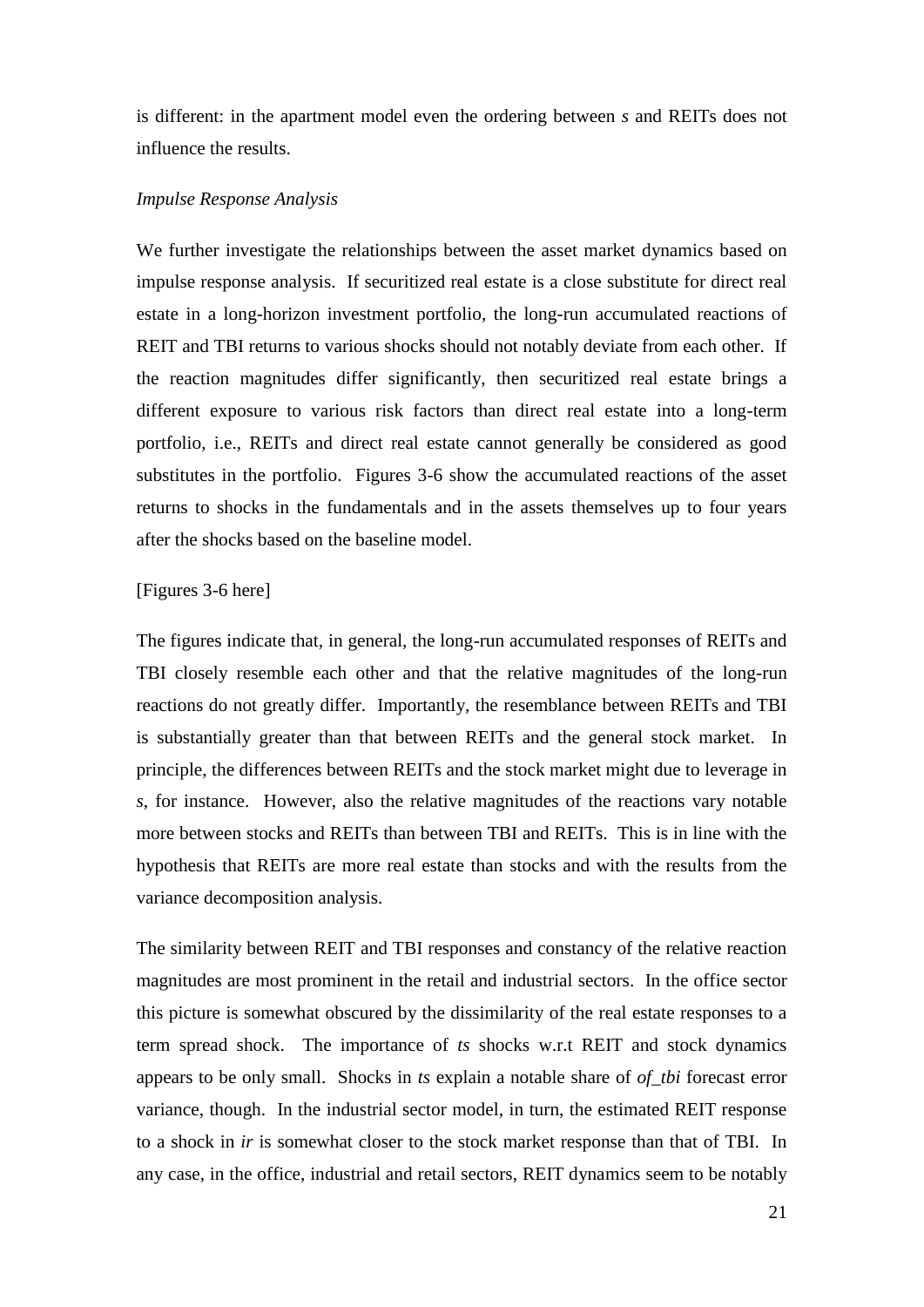closer to the direct real estate market dynamics than to the general stock market dynamics. The apartment sector is a different case also regarding the impulse responses. It is hard to reach any conclusion on whether REITs are closer to stocks or direct real estate based on the apartment model.

The impulse responses seem to be relatively robust with respect to the asset ordering. In line with the hypothesis that direct real estate market prices react more sluggishly to various shocks than REIT and stock prices, the impulse responses show a generally smaller short-term response of the TBI to the shocks (relative to the eventual long-run response). This slow reaction of the direct market is most likely a major reason for the relatively small quarterly correlation between TBI and REIT returns. The stock market reaction to shocks in the fundamentals is similar regardless of the model.

An interesting question is the reason behind the difference between the apartment sector results compared to the findings regarding the other sectors. One potential explanation for the apartment sector results is the major difference between apartment REITs and direct apartment investment during the 2000s. There was a big condominium boom, which resulted in a quasi-arbitrage from buying apartments and converting them to condos and selling the condos. This drove up the price of apartments in the direct market. As apartment REITs are long-run rental investors not involved in the condo-conversion business, the condo-conversion premium did not get priced into the REITs.

Also based on the small cap index the linkage between REITs and TBI is generally tighter than that between REITs and stocks. However, the picture is less clear in the office sector, if the small cap performance is used as a proxy for the stock market. One potential explanation for this is the more prominent presence of REITs in the small cap index than in the overall stock market index. In any case, even in the office sector there is no evidence of small cap stocks driving REIT returns.

### **6. Summary and Conclusions**

Even though the question of whether real estate securities behave as real estate or as equities is an old one and an important one for a large number of investors, the answer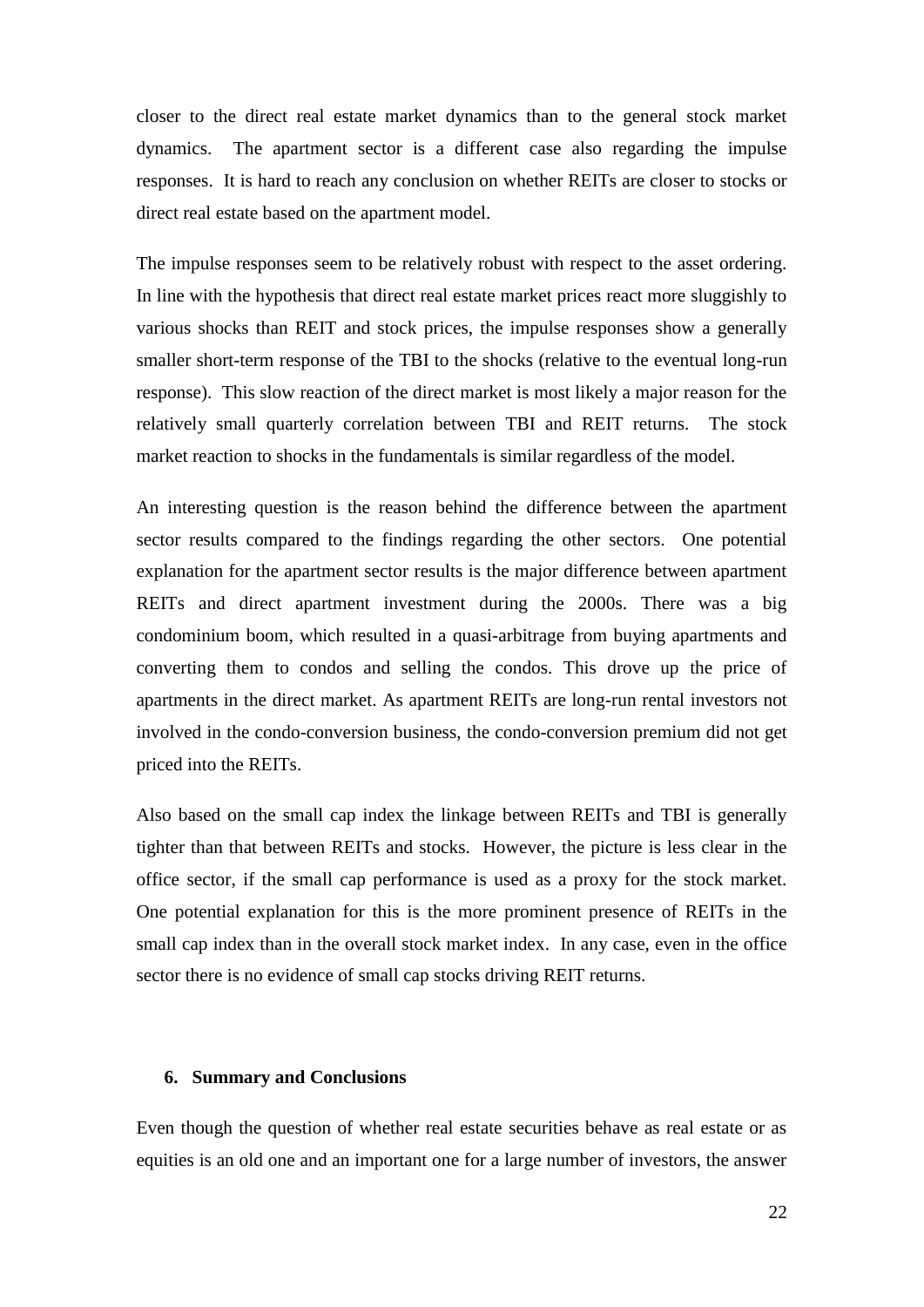to the question in the extant literature is still not conclusive. This study brings further empirical evidence on the issue. It appears that our analysis is the first one on the theme that incorporates the economic fundamentals and sector level real estate data, and that caters for both the short-run and long-run dynamics of the asset returns.

We propose that the long-run nature of REIT returns can be studied rigorously by investigating the forecast error variance decompositions and impulse responses computed from vector error-correction models (VECM). Our findings that are based on sector level NAREIT and TBI indices and on separate VECMs for four real estate sectors (apartments, offices, and industrial, and retail real estate) suggest that the REIT and direct real estate markets are tightly linked in the long run. It appears that REIT returns are largely independent with respect to shocks in the other asset – neither direct real estate nor stock market shocks seem drive REIT market performance. However, a major part of the long-horizon forecast error variance of the direct real estate indices can be explained by REIT return shocks. This implies that the direct and securitized markets are closely linked and the predictability goes from REITs to TBI, i.e., 'real estate shocks' take place first in the REIT market after which the direct market adjusts to these shocks. In addition, the long-run accumulated impulse responses of REIT and direct real estate returns to various shocks closely resemble each other. The resemblance between REITs and TBI is substantially greater than that between REITs and the general stock market.

Therefore, while the short-term comovement between REITs and stocks is stronger than that between REITs and direct real estate, REITs are likely to bring a similar exposure to various risk factors as direct real estate into a long-horizon investment portfolio. REITs are also expected to have similar attractive diversification properties as direct real estate investments in the long horizon, as least to a considerable extent. These findings have important implications with respect to asset allocation in a longhorizon multi-asset portfolio, since they point to opportunities for investors to combine the advantages of listed real estate with the attractive diversification features of direct real estate investments.

The apartment sector appears to be a different case, though. In the apartment sector we cannot identify tight long-term links between the three asset categories. Hence, the results also show that it may be important to cater for the differences across real estate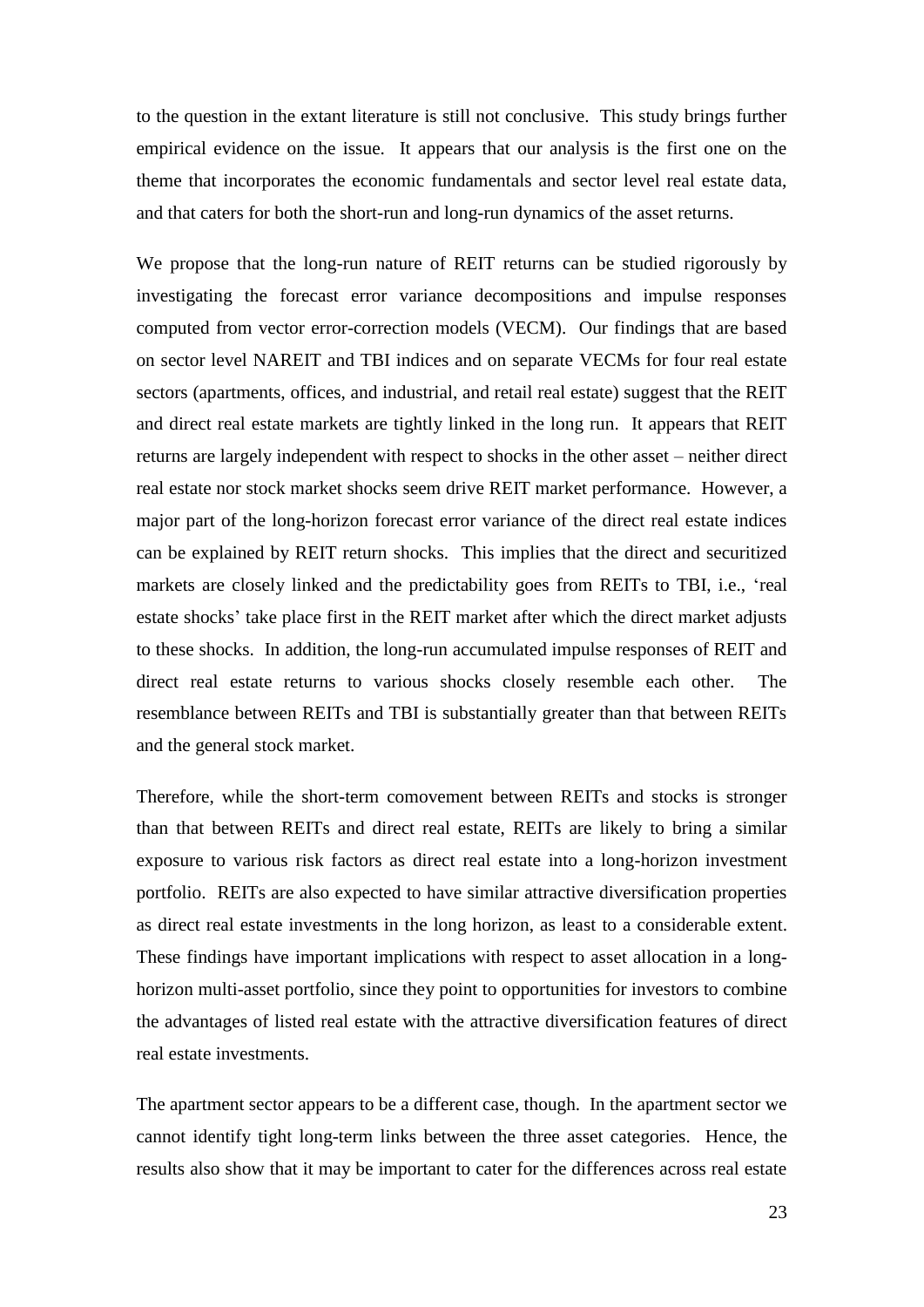sectors when making portfolio decisions. Finally, our results provide one more piece of evidence pointing to sluggish adjustment of direct real estate prices and to notable predictability of direct real estate market performance.

### **References**

- Ambrose, B. W., D. W. Lee and J. Peek, Comovement after Joining an Index: Spillovers of Nonfundamental Effects, *Real Estate Economics*, 2007, 35, 57-90.
- Barkham, R. and D. Geltner, Price Discovery in American and British Property Markets, *Real Estate Economics,* 1995, 23, 21-44.
- Berkovec, J. A. and J. L. Goodman, Turnover as a Measure of Demand for Existing Homes, *Real Estate Economics,* 1996, 24, 421-440.
- Bernanke, B. S. and A. S. Blinder, The Federal Funds Rate and the Channels of Monetary Transmission, *American Economic Review,* 1992, 82, 901-921.
- Brounen, D. and P. Eichholtz, Property, Common Stock, and Property Shares, *Journal of Portfolio Management*, 2003, 28, 129-137.
- Chan, K. C., P. H. Hendershott and A. R. Sanders, Risk and Return on Real Estate: Evidence from Equity REITs, *Journal of the American Real Estate & Urban Economics Association,* 1990, 18, 431-452.
- Chen, N.-F., R. Roll and S. A. Ross, Economic Forces and the Stock Market, *Journal of Business,* 1986, 59, 383-403.
- Clayton, J. and G. MacKinnon, The Time-Varying Nature of the Link between REIT, Real Estate and Financial Asset Returns, *Journal of Real Estate Portfolio Management*, 2001, 7, 43-54.
- Clayton, J. and G. MacKinnon, The Relative Importance of Stock, Bond and Real Estate Factors in Explaining REIT Returns, *Journal of Real Estate Finance and Economics*, 2003, 27, 39-60.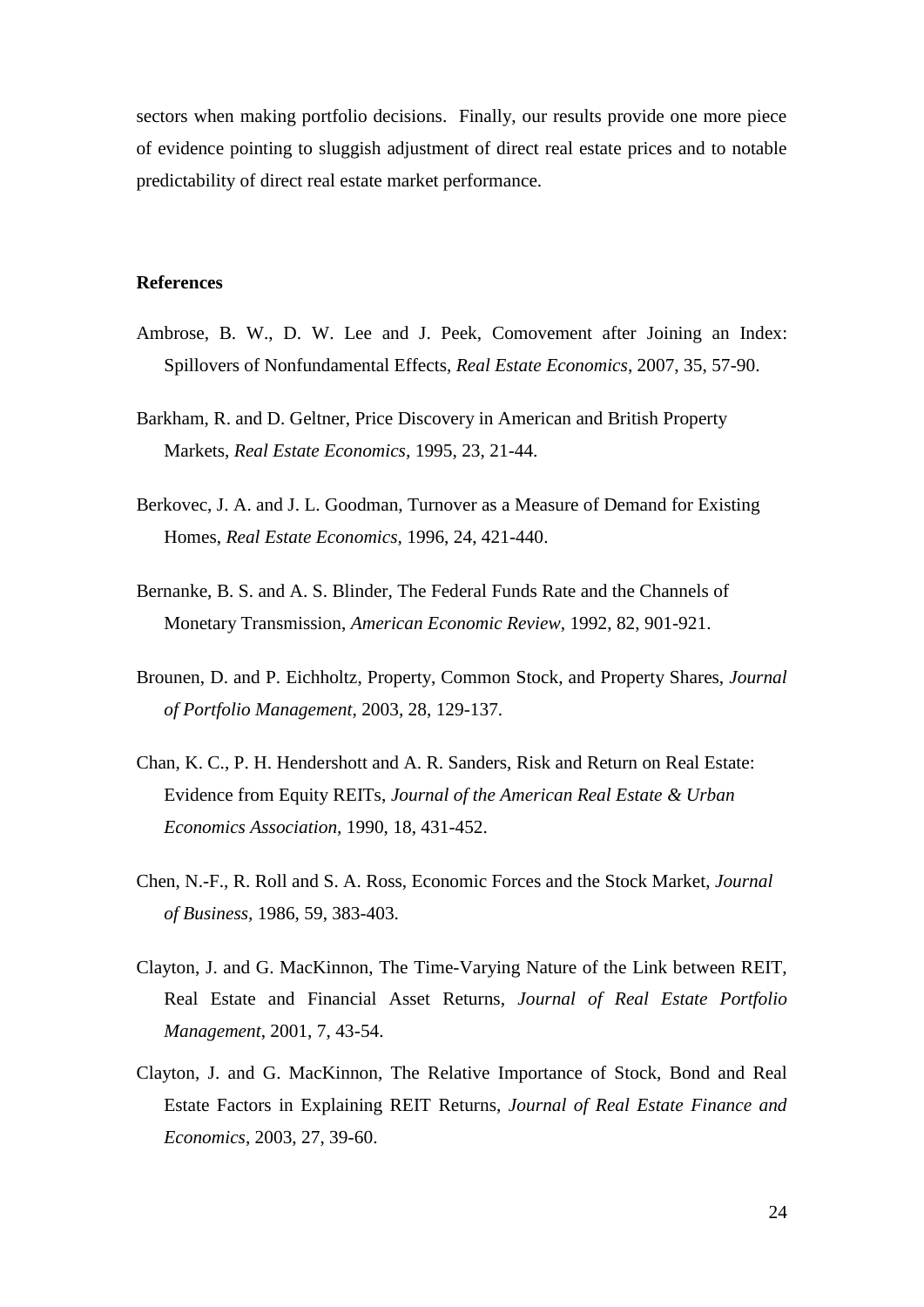- Ewing, B. T., Cross-Effects of Fundamental State Variables, *Journal of Macroeconomics,* 2001, 23, 633-645.
- Ewing, B. T. and J. E. Payne, The Response of Real Estate Investment Trust Returns to Macro Economic Shocks, *Journal of Business Research,* 2005, 58, 293-300.
- Geltner, D. and B. Kluger, REIT-Based Pure-Play Portfolios: The Case of Property Types, *Real Estate Economics*, 1998, 26, 581-612.
- Ghosh, C., M. Miles and C. F. Sirmans, Are REITs Stocks?, *Real Estate Finance,*  1996, 13, 46-53.
- Giliberto, S. M., Equity Real Estate Investment Trusts and Real Estate Returns, *Journal of Real Estate Research*, 1990, 5, 259-263.
- Goetzmann, W. N. and R. G. Ibbotson, The Performance of Real Estate as an Asset Class, *Journal of Applied Corporate Finance*, 1990, 13, 65-76.
- Gyourko, J. and D. B. Keim, What Does the Stock Market Tell us About Real Estate Returns? *Journal of the American Real Estate & Urban Economics Association,*  1992, 20, 457-485.
- Harbo, I., S. Johansen, B. Nielsen and A. Rahbek, Asymptotic Inference on Cointegrating Rank in Partial Systems, *Journal of Business & Economic Statistics,*  1998, 16, 388-399.
- Hoesli, M. and C. Serrano, Securitized Real Estate and its Link with Financial Assets and Real Estate: An International Analysis, *Journal of Real Estate Literature*, 2007, 15, 59-84.
- Johansen, S, *Likelihood-Based Inference in Cointegrated Vector Auto-Regressive Models*. Oxford University Press: Oxford, 1996.
- Johansen, S., A Bartlett Correction Factor for Tests on the Cointegrating Relations, *Econometric Theory,* 2000, 16, 740-778.
- Juselius, K., *The Cointegrated VAR model*. Oxford University Press: New York, 2007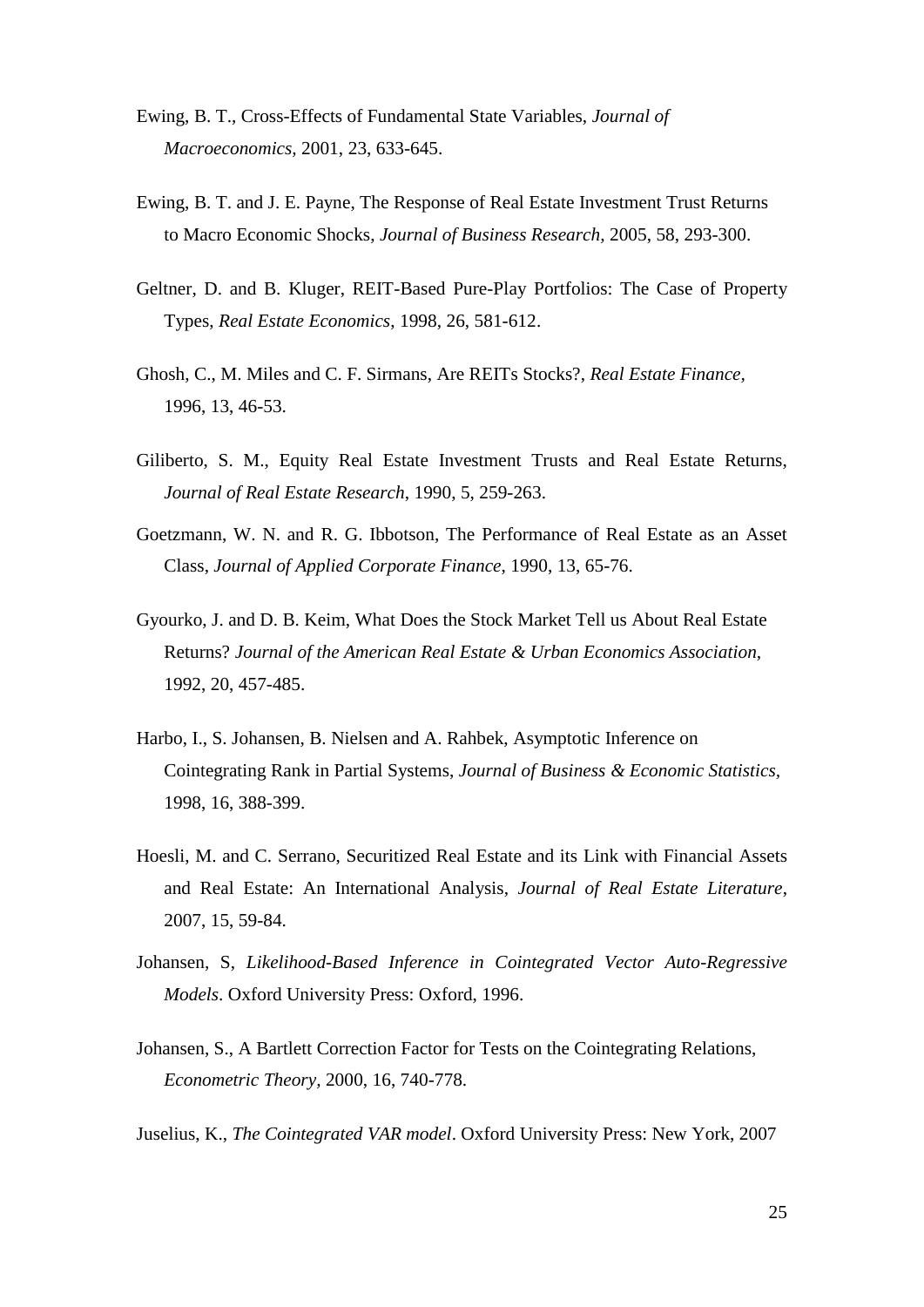- Karolyi, G. A. and A. B. Sanders, The Variation of Economic Risk Premiums in Real Estate Returns, *Journal of Real Estate Finance & Economics,* 1998, 17, 245-262.
- Khoo, T., D. Hartzell and M. Hoesli, An Investigation of the Change in Real Estate Investment Trust Betas, *Journal of the American Real Estate & Urban Economics Association,* 1993, 21, 107-130.
- Lee, M.-L., M.-T. Lee and K. C. H. Chiang, Real Estate Risk Exposure of Equity Real Estate Investment Trusts, *Journal of Real Estate Finance and Economics*, 2008, 36, 165-181.
- Li, J., R. M. Mooradian and S. X. Yang, The Information Content of the NCREIF Index, *Journal of Real Estate Research,* 2009, 31, 93-116.
- Ling, D. C. and A. Naranjo, Economic Risk Factors and Commercial Real Estate Returns, *Journal of Real Estate Finance & Economics,* 1997, 14, 283-307.
- Ling, D. C. and A. Naranjo, The Integration of Commercial Real Estate Markets and Stock Markets, *Real Estate Economics*, 1999, 27, 483-516.
- Ling, D. C., A. Naranjo and B. Scheick, Investor Sentiment and Asset Pricing in Public and Private Markets. RERI WP 170, 2010.
- MacKinnon, G. H. and A. Al Zaman, Real Estate for the Long Term: The Effect of Return Predictability on Long-Horizon Allocations, *Real Estate Economics,* 2009, 37, 117-153.
- Modigliani, F. and Merton H. Miller, The Cost of Capital, Corporation Finance and the Theory of Investment, *American Economic Review,* 1958, 48, 261-297.
- Mueller, A. G. and G. R. Mueller, Public and Private Real Estate in a Mixed-Asset Portfolio, *Journal of Real Estate Portfolio Management*, 2003, 9, 193-203.
- Myer, N. F. C. and J. R. Webb, Return Properties of Equity REITs, Common Stocks, and Commercial Real Estate: A Comparison, *Journal of Real Estate Research,*  1993, 8, 87-106.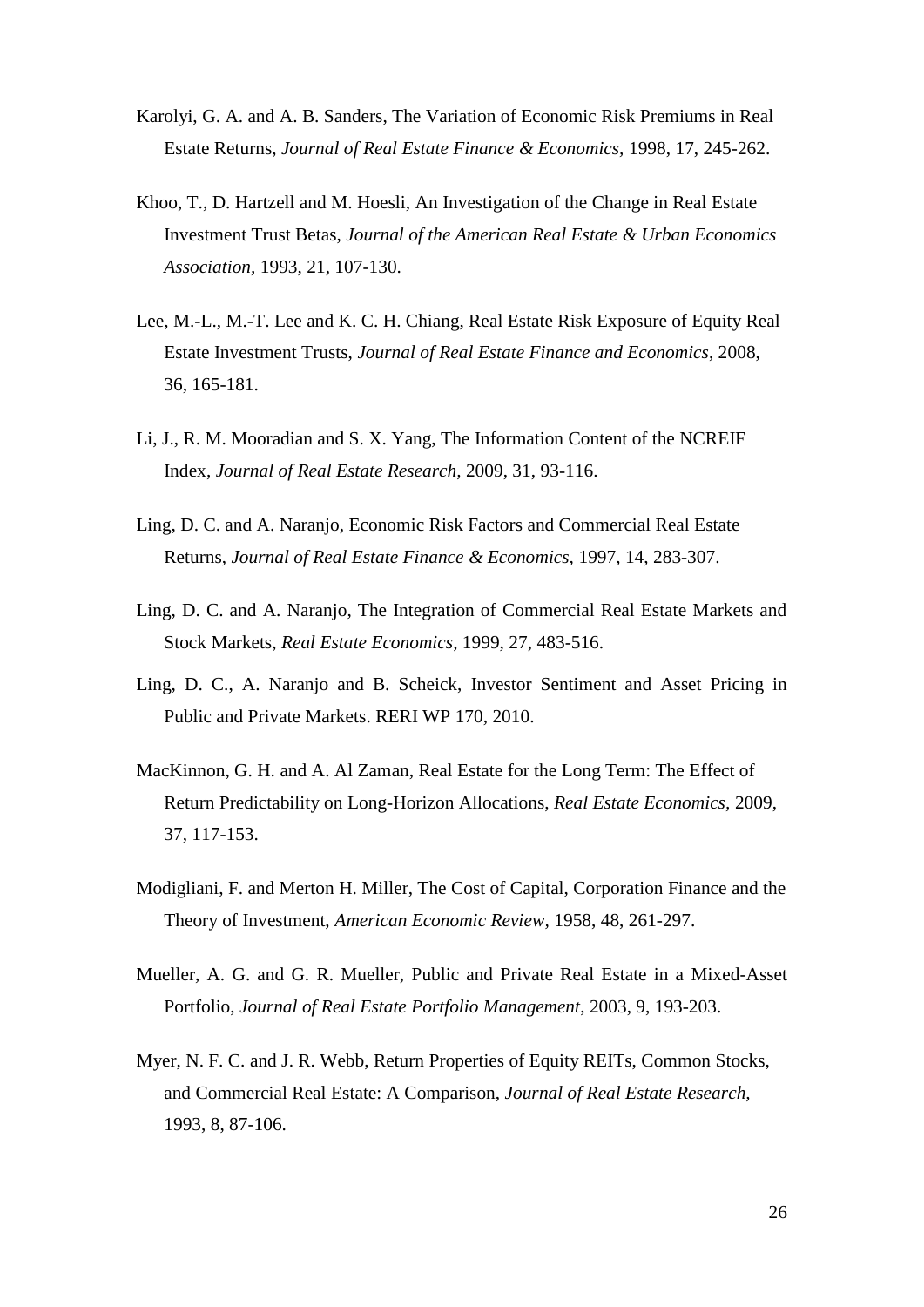- Myer, N. F. C. and J. R. Webb, Retail Stocks, Retail REITs and Retail Real Estate, *Journal of Real Estate Research,* 1994, 9, 65-84.
- Oikarinen, E., M. Hoesli and C. Serrano, Response Speeds of Direct and Securitized Real Estate to Shocks in the Fundamentals, Swiss Finance Institute Research Paper Series No. 10-47, 2010.
- Oikarinen, E., M. Hoesli and C. Serrano, The Long-Run Dynamics Between Direct and Securitized Real Estate, *Journal of Real Estate Research*, 2011, 33, 73-104.
- Pavlov, A. and S. Wachter, REITs and Underlying Real Estate Markets: Is There a Link? Unpublished manuscript, version March 3, 2010.
- Pagliari Jr., J. L., K. A. Scherer and R. T. Monopoli, Public Versus Private Real Estate Equities: A More Refined, Long-Term Comparison, *Real Estate Economics,* 2005, 33, 147-187.
- Payne, J. E., Shocks to Macroeconomic State Variables and the Risk Premium of REITs, *Applied Economics Letters,* 2003, 10, 671-677.
- Ross, S. A. and R. C. Zisler, Risk and Return in Real Estate, *Journal of Real Estate Finance and Economics*, 1991, 4, 175-190.
- Sebastian, S. and A. Schätz, *Real Estate Equities – Real Estate or Equities?* EPRA Research, 2009.
- Seiler, M. J. and J. R. Webb, Are EREITs Real Estate? *Journal of Real Estate Portfolio Management,* 1999, 5, 171-181.
- Simon, S. and W. L. Ng, The Effect of the Real Estate Downturn on the Link Between REITs and the Stock Market, *Journal of Real Estate Portfolio Management*, 2009, 15, 211-219.
- Wheaton, W. C., Real Estate 'Cycles': Some Fundamentals, *Real Estate Economics,*  1999, 27, 209-230.
- Yavas, A. and Y. Yildirim, Price Discovery in Real Estate Markets: A Dynamic Analysis, *Journal of Real Estate [Finance and Economics](http://www.springerlink.com/content/0895-5638/)*, 2011, 42, 1-29.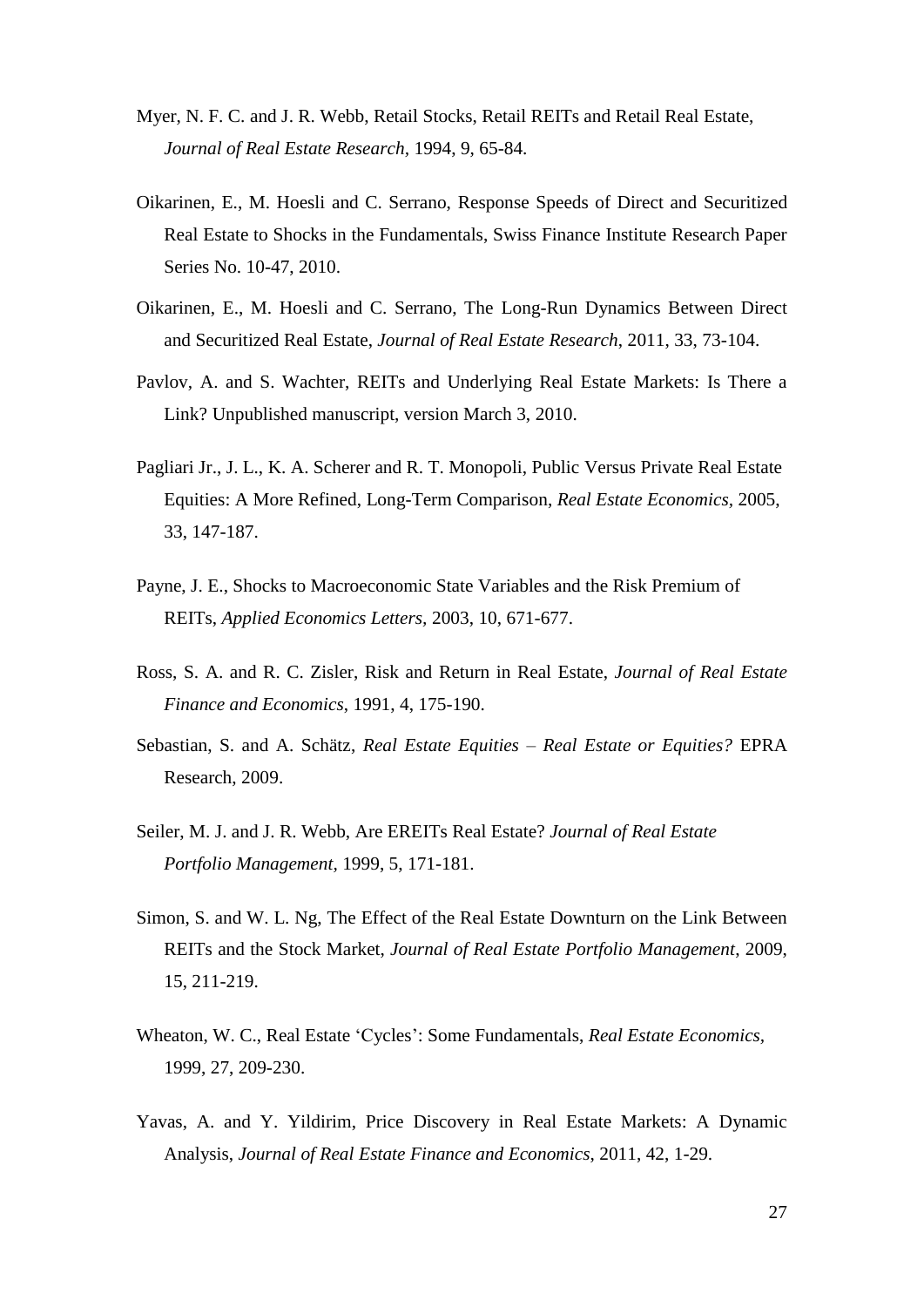Yunus, N., J. A. Hansz and P. J. Kennedy, Dynamics Interactions Between Private and Public Real Estate Markets: Some International Evidence, *Journal of Real Estate Finance and Economics*, forthcoming, DOI 10.1007/s11146-010-9297-5.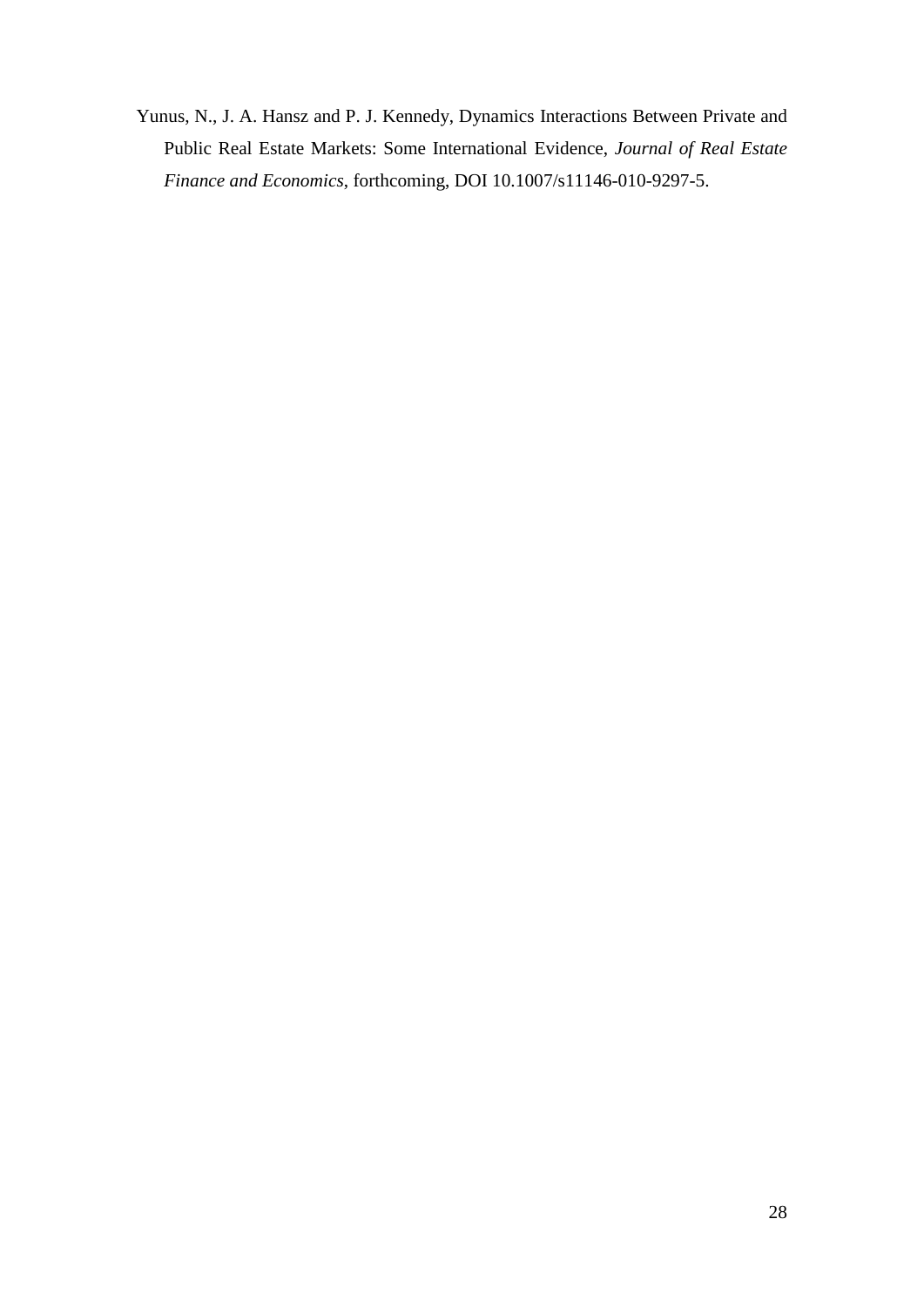

# Figure 1 Sector level (unlevered) NAREIT and TBI real total return indices and real S&P 500 total return index, 1994Q1-2010Q4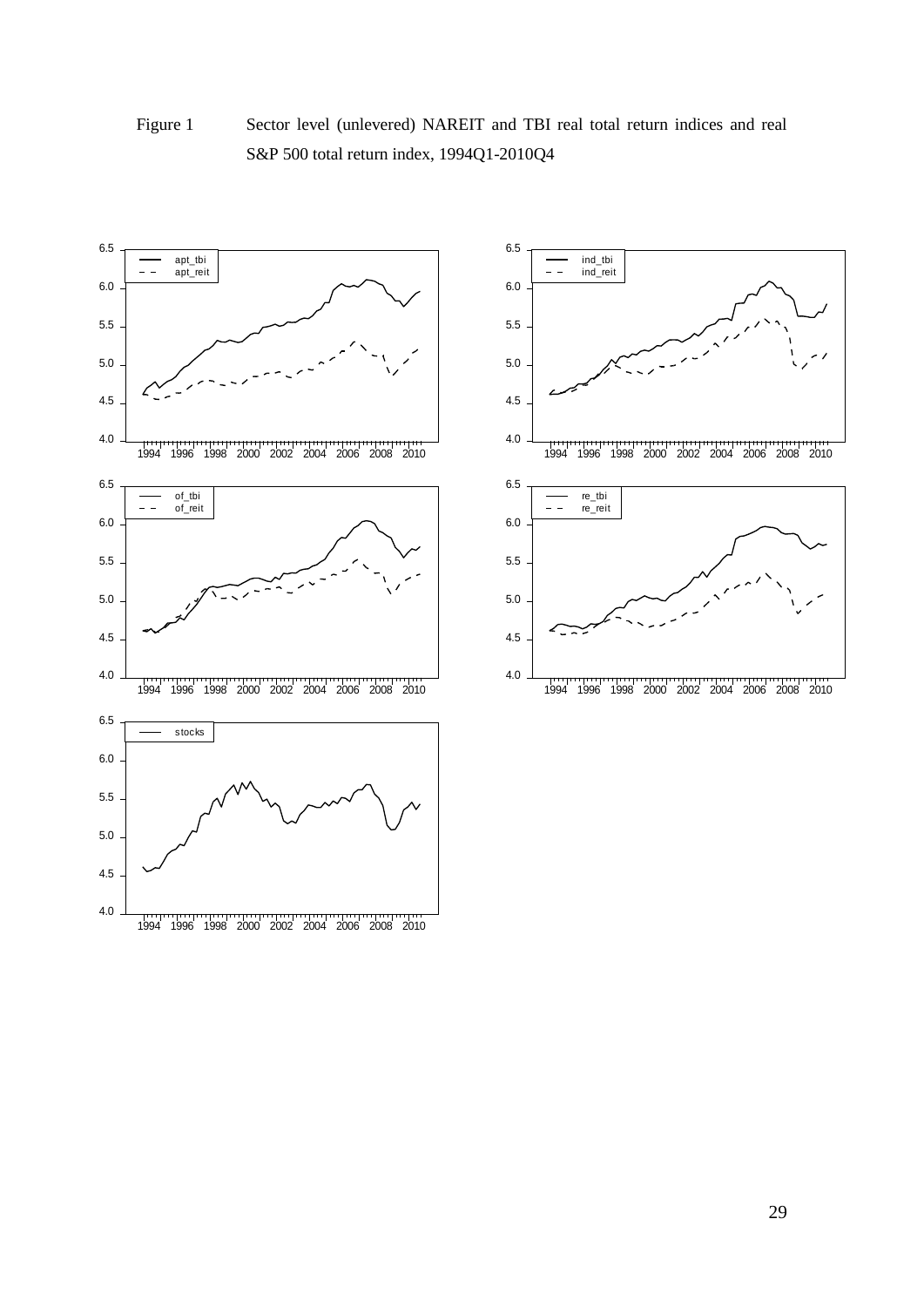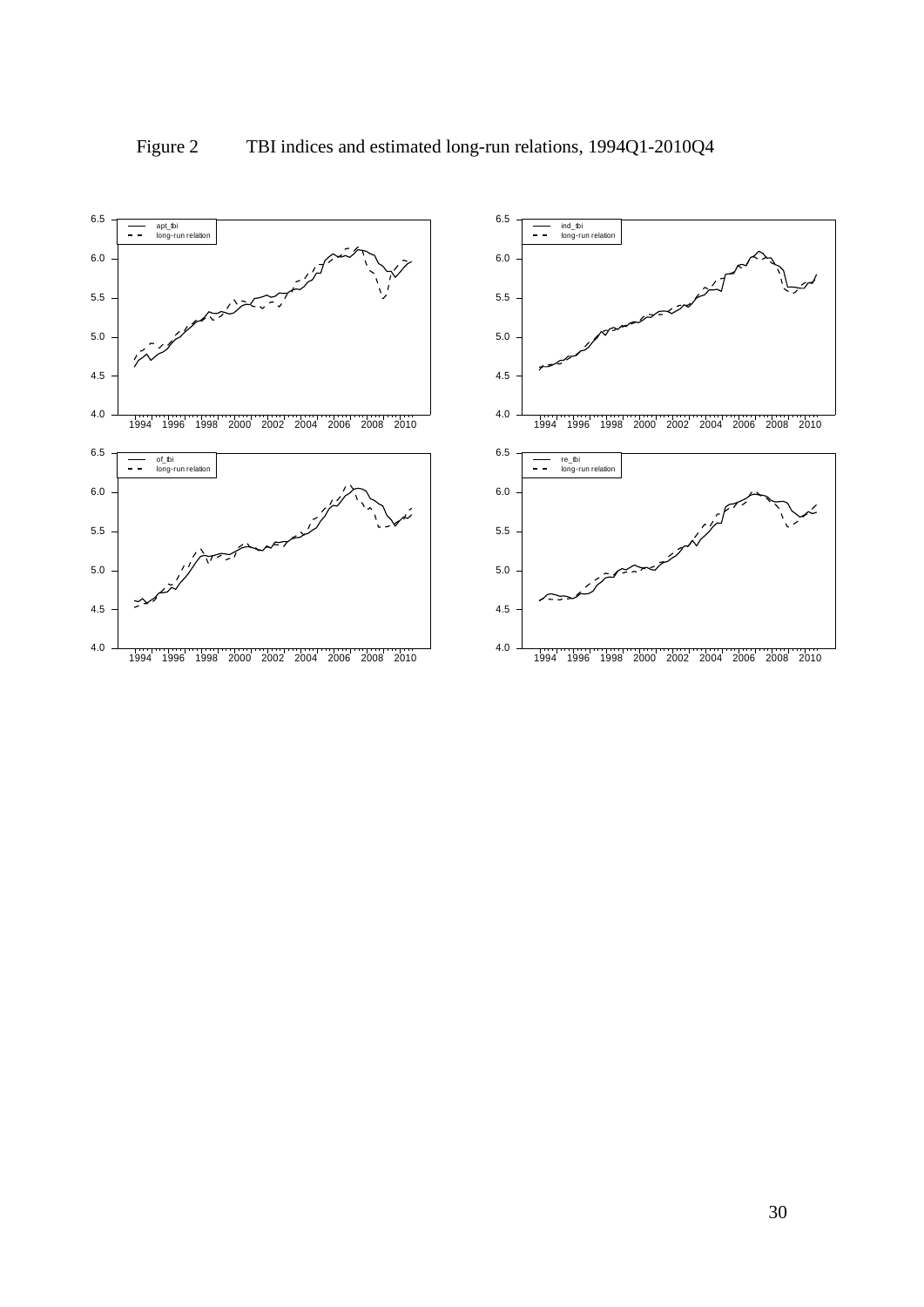

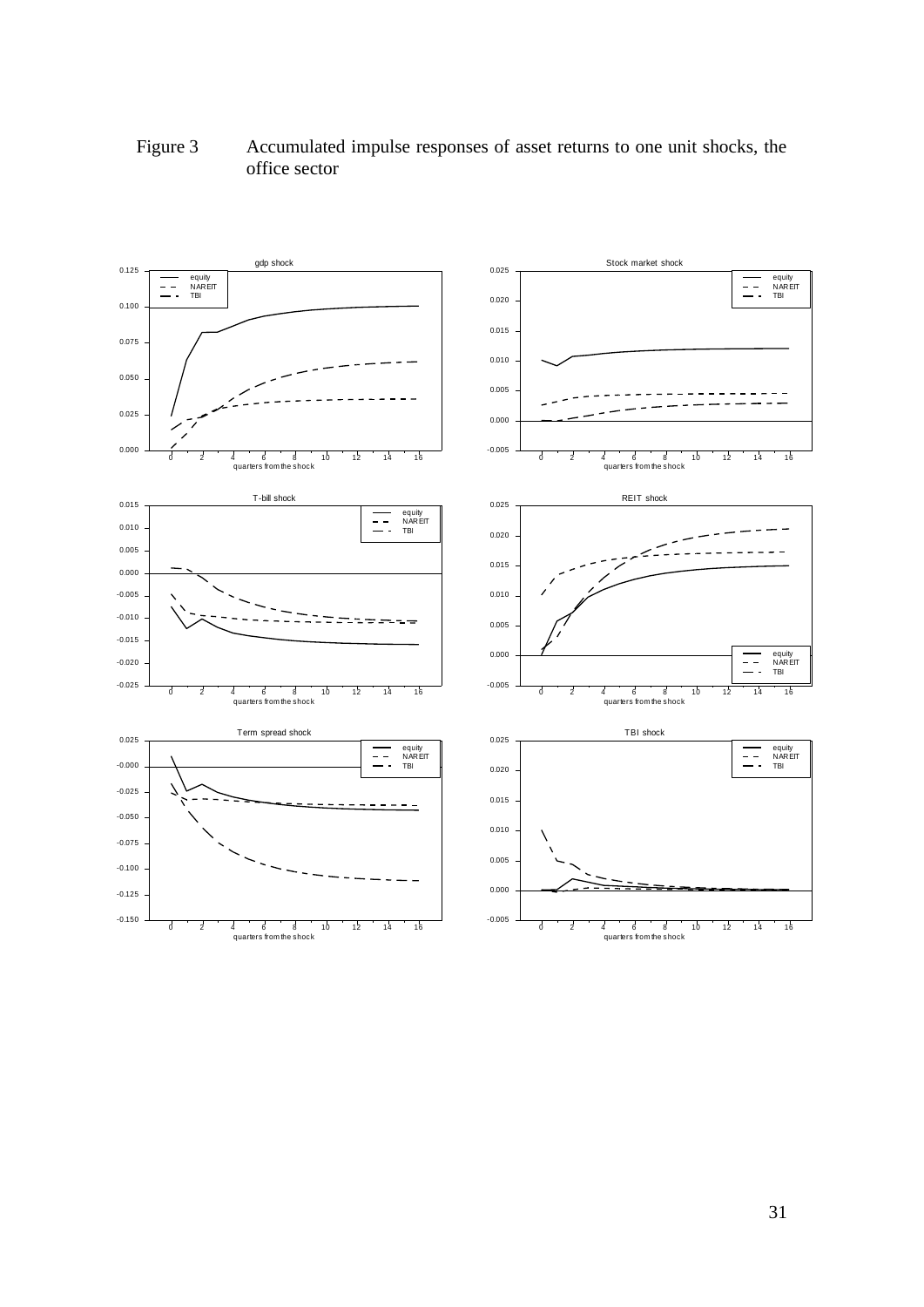# Figure 4 Accumulated impulse responses of asset returns to one unit shocks, the industrial sector

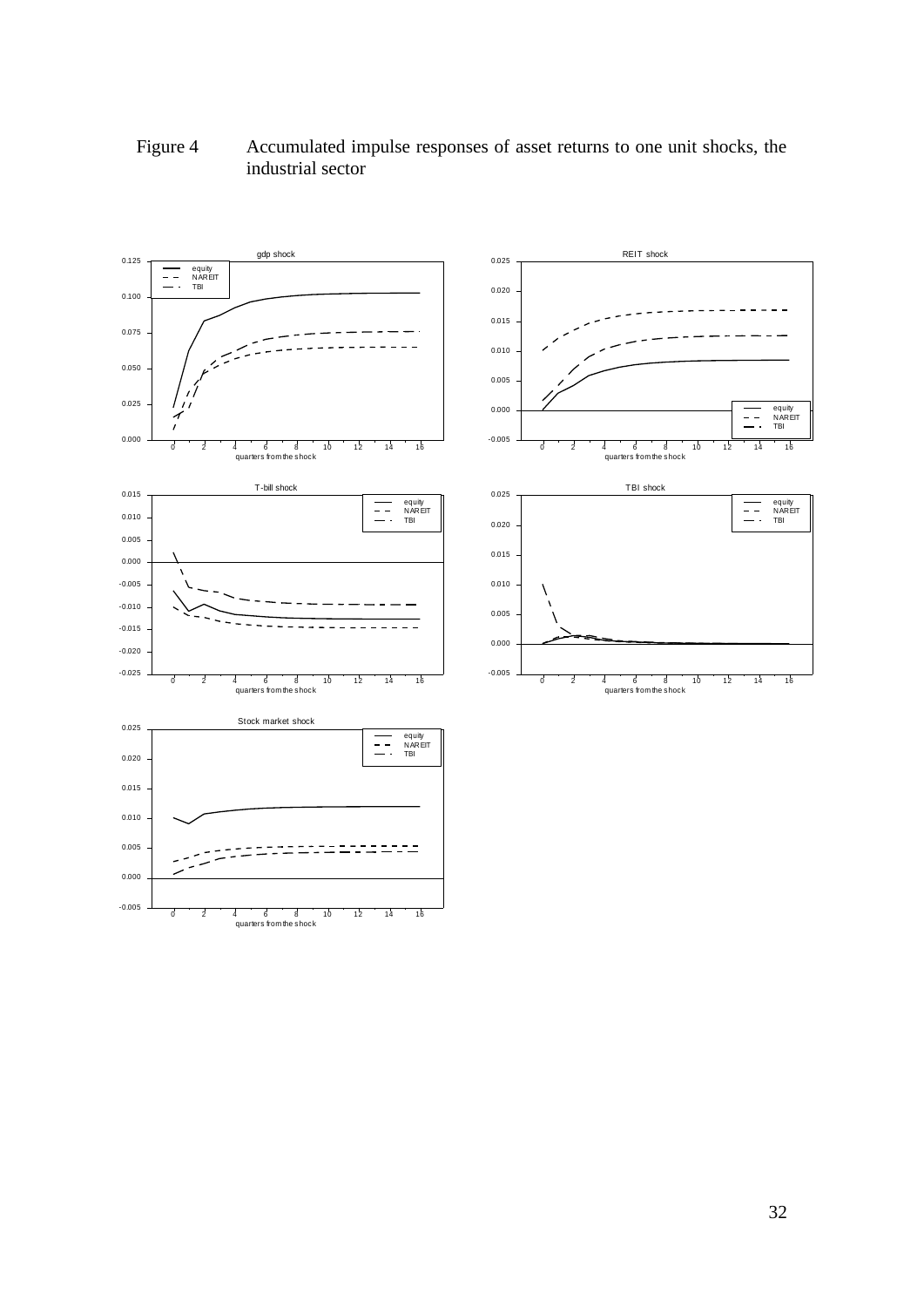# Figure 5 Accumulated impulse responses of asset returns to one unit shocks, the retail sector

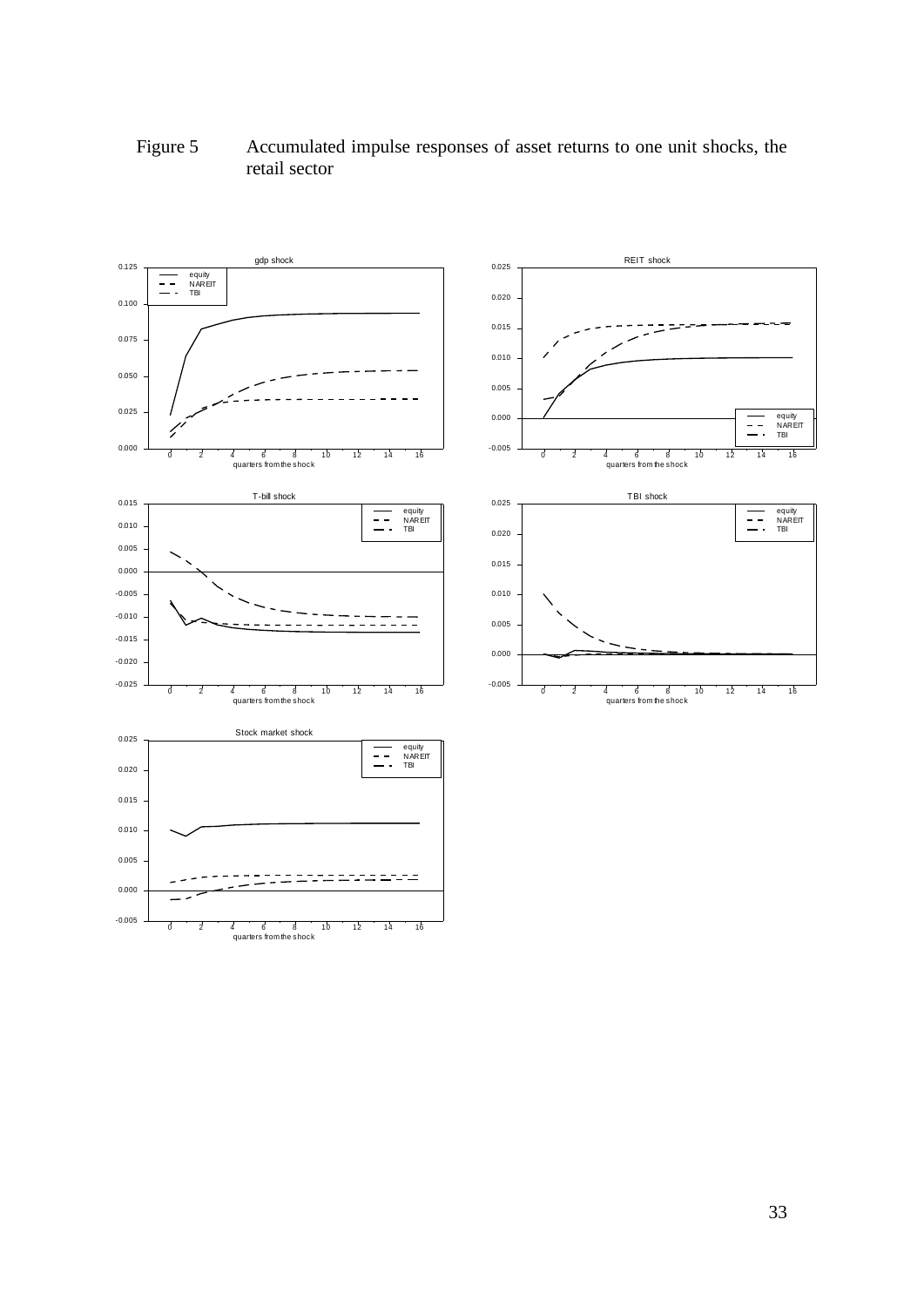# Figure 6 Accumulated impulse responses of asset returns to one unit shocks, the apartment sector